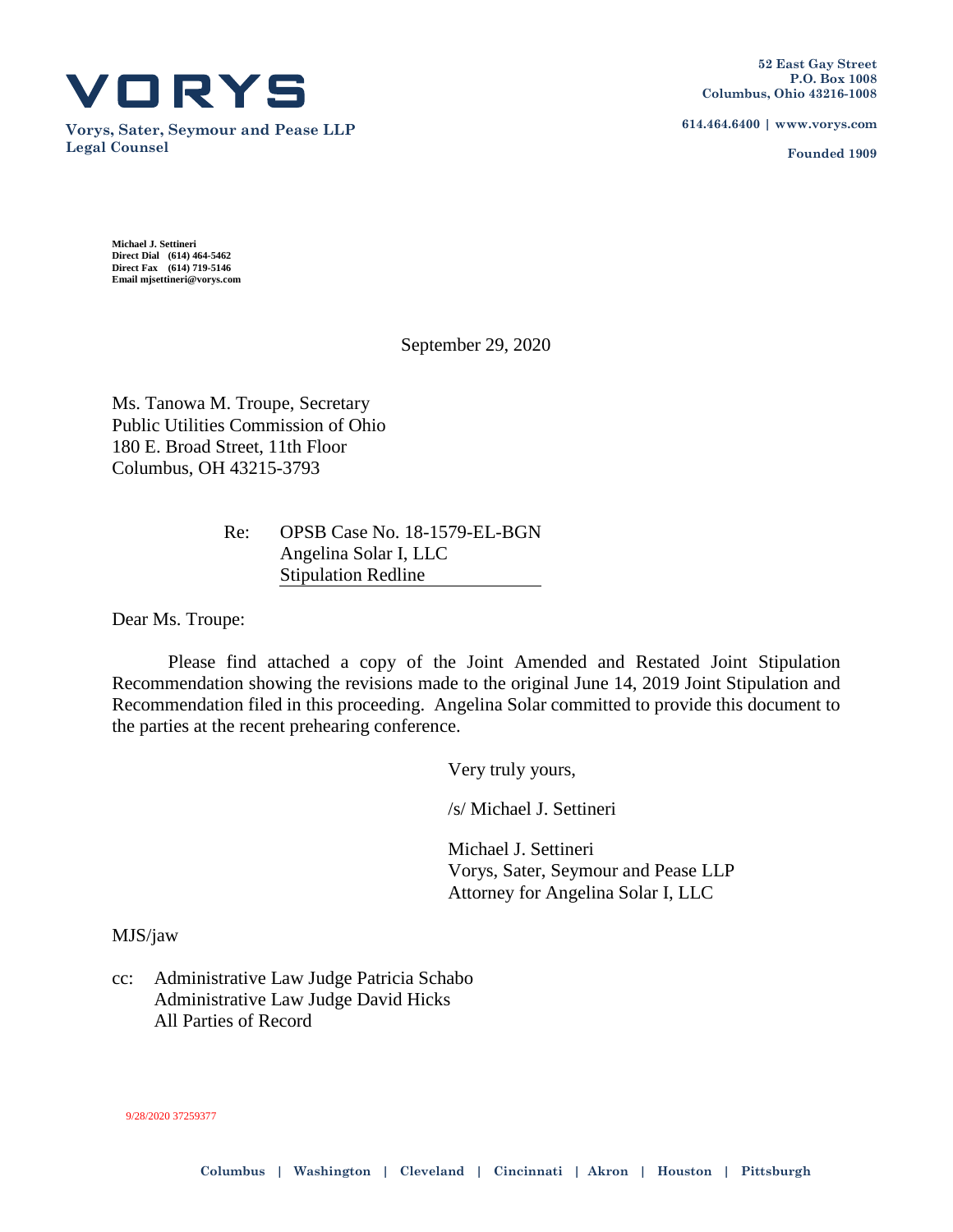### **BEFORE THE OHIO POWER SITING BOARD**

**In the Matter of the Application of ) Angelina Solar I, LLC ) for a Certificate of Environmental ) Case No. 18-1579-EL-BGN Compatibility and Public Need )**

### **AMENDED AND RESTATED JOINT STIPULATION AND RECOMMENDATION**

### **I. INTRODUCTION**

Applicant Angelina Solar I, LLC ("Angelina" or "Applicant"), the Ohio Farm Bureau Federation, the Preble County Commissioners, the Preble County Engineer, the Preble Soil & Water Conservation District, the Board of Trustees of Israel Township, the Board of Trustees of Dixon Township, the Preble County Planning Commission, and the Staff of the Ohio Power Siting Board ("Staff"), at times collectively referred to as the "Parties, The undersigned parties (the "Parties") submit this Amended and Restated Joint Stipulation and Recommendation ("Stipulation") for adoption by the Ohio Power Siting Board (the "Board"). This Stipulation is intended by the Parties to resolve all matters pertinent to the certification and construction of the proposed Angelina Solar Farm.

The Angelina Solar I LLC ("Angelina" or "Applicant") intends to build the Angelina Solar Farm as an 80 MW solar-powered generating facility in Preble County, Ohio. The project would consist of large arrays of ground-mounted photovoltaic ("PV") modules, commonly referred to as solar panels. The project also includes associated support facilities, such as access roads, meteorological stations, buried electrical collection lines, inverter pads, and a substation.

The solar panels would be attached to metal racking. The racking would include piles driven or rotated into the ground. The solar panel arrays would be grouped in large clusters that would be fenced for public safety and equipment security, with locked gates at all entrances.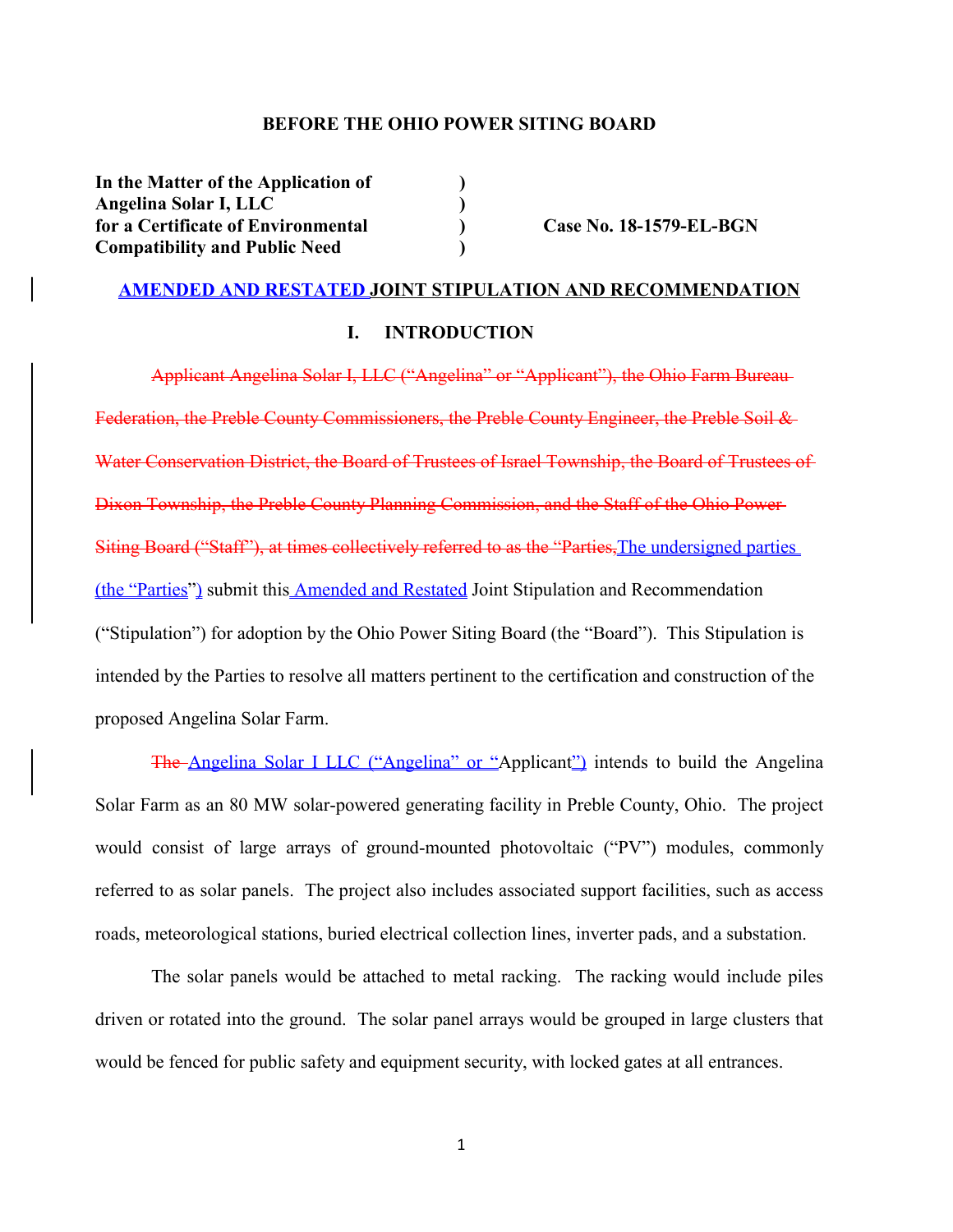The Applicant has not yet selected the final solar panel technology to be utilized for this project, but has limited its consideration to two commonly used solar panel technologies that are substantially similar in function and outward design: crystalline or thin-film. Both types of common racking systems, fixed-tilt and single-axis tracking, would accommodate either crystalline or thin-film solar panel modules. Both solar panel technologies are comparable, and the Applicant plans to submit the final project designs to the Board's Staff for review prior to construction.

The Applicant has not selected the specific module vendor, but intends to use a manufacturer that has the capability and experience to provide approximately 213,333-320,000 modules for this project.

The Applicant would create a collector system made up of a network of electric and communication lines that would transmit the electric power from the solar arrays to a common location, at which point the power would be delivered to the existing high-voltage transmission system.

The electricity from the solar panels is generated in direct current ("DC"). DC power from the solar panels would be delivered through electric lines, which would travel through cable trays on the racking and then to combiner boxes. Power from the combiner boxes would be transmitted to groups of components, collectively called an inverter, which would include an inverter that converts DC to alternating current ("AC"), a step-up transformer that increases the voltage to 34.5 kiloVolts ("kV"), and a cabinet containing power control electronics.

Each inverter would deliver AC power to a common substation through a system of buried electric lines and associated communication lines. The Applicant intends for each portion of the AC collector system to originate in one of the solar fields and terminate at the substation.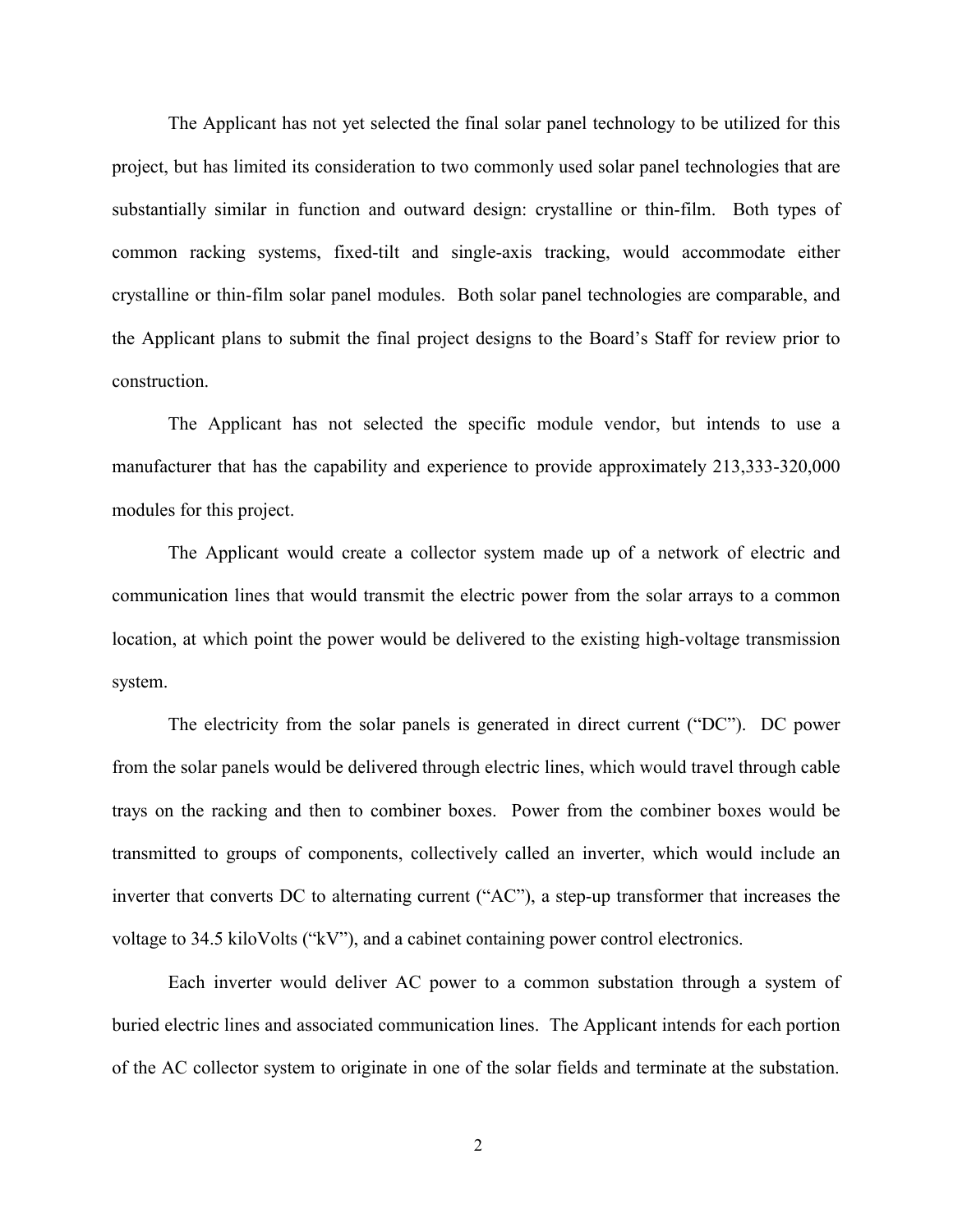The Applicant has committed that those portions of the AC collector system outside the fenced solar fields and fenced substation would be buried at least thirty-six inches below grade. The Applicant will use warning tape to mark the lines and register the underground facilities with the Ohio Utilities Protection Service.

The substation for the project would be located on a parcel of land east of the existing American Electric Power College Corner substation, which is located just across the state border in Indiana (the "AEP Substation"). The major components of the Applicant's substation would be collection line feeders and breakers, a 34.5 kV bus, a main power transformer that steps up the voltage to 138 kV, a high-voltage breaker, metering/relaying transformers, disconnect switches, equipment enclosure containing power control electronics, and a lightning mast.

A short 138 kV transmission line would connect the project substation to the east or north side of the existing AEP Substation. The transmission line would be approximately 700 feet in length. A dead-end structure would be used where the circuit changes from a buried cable to an above ground line prior to entering the AEP Substation. The portion of the transmission line located in Ohio will be the subject of a separate filing to be submitted to the Board.<sup>1</sup>

The Applicant proposes to use up to 6.2 miles of access roads for construction, operation and maintenance of the solar farm. The access roads would consist of aggregate material and/or grass. The access roads would be up to 25 feet wide during construction and then reduced to 16 feet wide during operation.

The project would include up to six solar meteorological stations that would be up to 15 feet tall, and fenced/gated. The meteorological stations would include pyranometers, which measure the solar resource.

<sup>&</sup>lt;sup>1</sup> Additionally, Applicant will seekhas received the appropriate authorizations from the Indiana Utility Regulatory Commission to construct and operate the portion of the transmission line, as well as the dead-end structure, in Indiana. *In the Matter of the Verified Petition of Angelina Solar I, LLC,* Cause No. 45292 (March 4, 2020).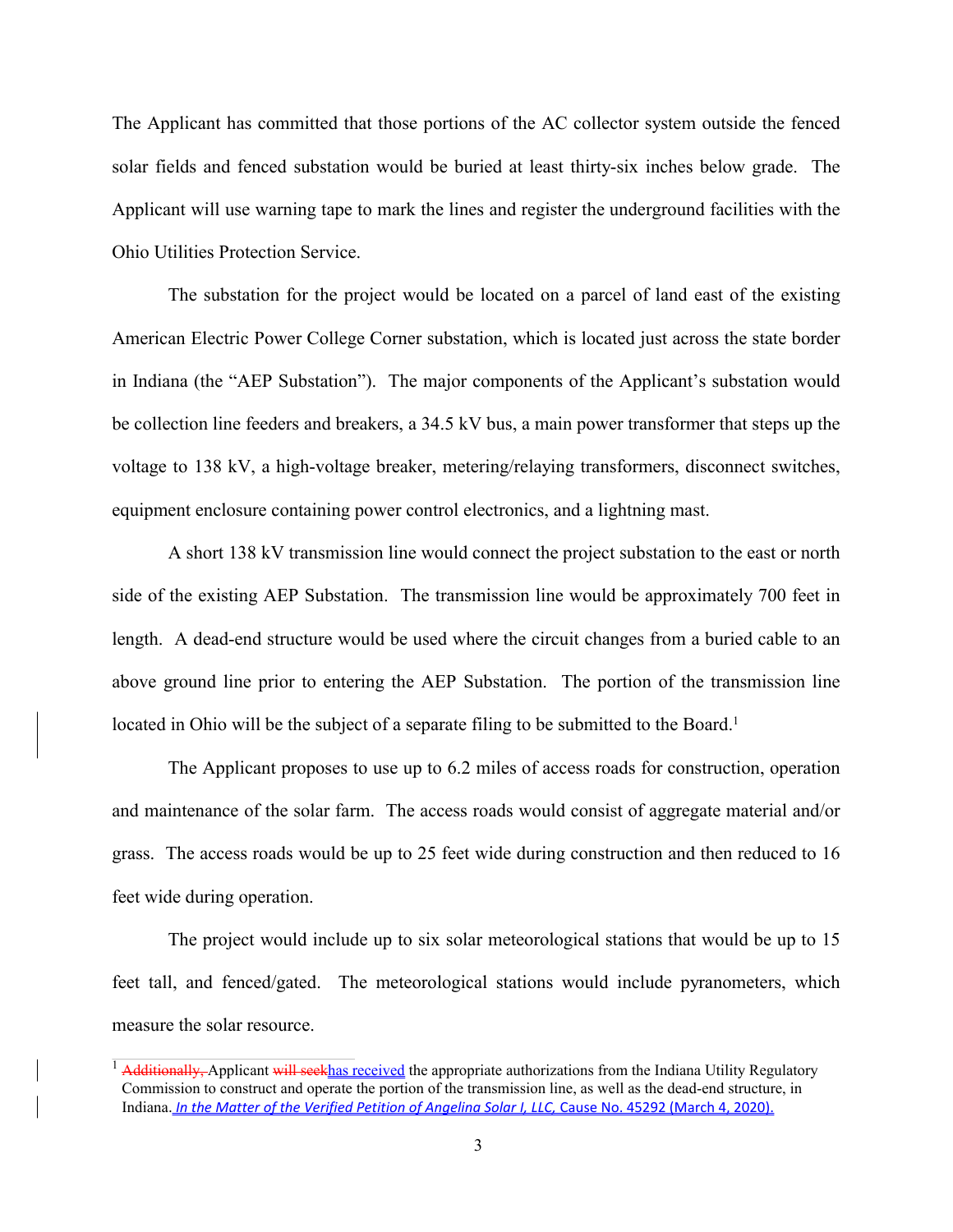# **II. HISTORY OF THE APPLICATION**

The Applicant filed a Pre-Application Notification Letter regarding the proposed solar electric generation project on October 22, 2018, and a Corrected Pre-Application Notification Letter on October 29, 2018 to update the date of the public informational meeting. A public informational meeting regarding the proposed solar electric generating project was held in Eaton, Ohio on November 15, 2018.

On December 3, 2018, the Applicant filed its Application and motions for waivers from the requirements to submit the manufacturers' safety manuals or similar documents with the application, to submit a description of its plan for test borings with the application, to request to reduce the size of the study area regarding the impact on landmarks, and to delay submission of the System Impact Study. Applicant also filed a motion for protective order to keep portions of the Application confidential, including cost information and other sensitive financial data.

On January 17, 2019, the Administrative Law Judge ("ALJ") granted the motion for waivers and motion for protective order.

On February 1, 2019, a letter of compliance regarding the Application was sent to the Applicant.

On February 7, 2019, the Applicant filed its Certificate of Service indicating that a copy of the complete and accepted Application was served upon the appropriate governmental officials and local libraries.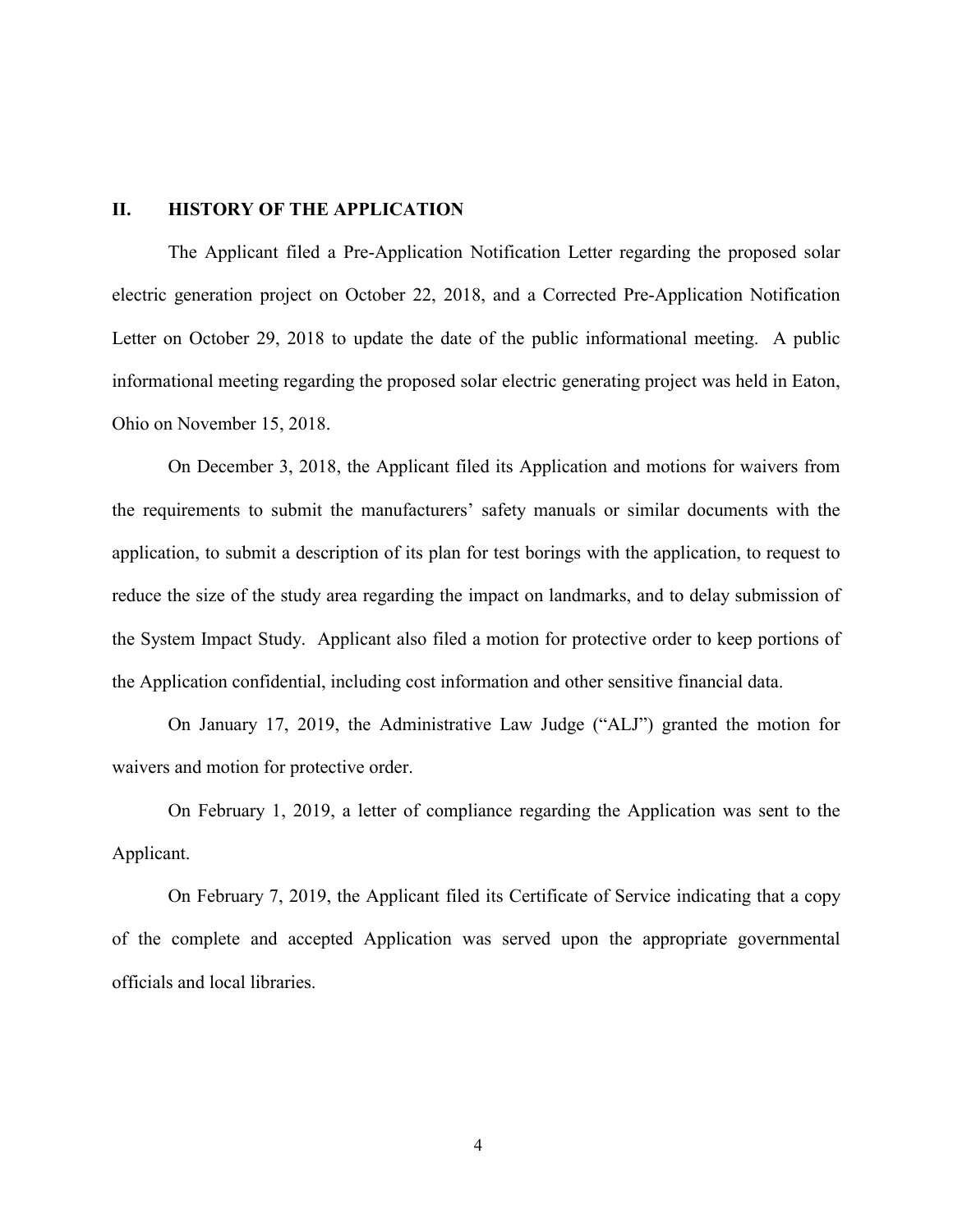On February 14, 2019, the ALJ issued an Entry scheduling hearings in the matter, directing the Ohio Power Siting Board Staff ("Staff") to file its Staff Report of Investigation, and for parties to file their issues list and testimony.

On March 11, 2019, the Preble County Commissioners filed a notice of intervention. The notice of intervention was accepted April 18, 2019.

On March 13, 2019, the Preble County Engineer, the Preble County Soil & Water Conservation District, the Board of Trustees of Israel Township, the Board of Trustees of Dixon Township, and the Preble County Planning Commission all filed motions to intervene. These motions were granted April 18, 2019.

On March 21, 2019, the Eaton Community School District filed a motion to intervene. This motion was granted April 18, 2019.

On March 26, 2019, the Ohio Farm Bureau Federation filed a motion to intervene. The Ohio Farm Bureau Federation's motion was granted April 18, 2019.

On March 29, 2019, the Concerned Citizens of Preble County, LLC, Robert Black, Marja Brandly, Campbell Brandly Farms, LLC, Michael Irwin, Kevin and Tina Jackson, Vonderhaar Family ARC, LLC, and Vonderhaar Farms Inc. (the "Citizens") filed a motion to intervene. The Citizens' motion was granted April 18, 2019.

A local public hearing was held on April 30, 2019 at 6:00 pm at the Eaton Fire Division Station #2, 391 West Lexington Road, Eaton, Ohio 45320.

The adjudicatory hearing is scheduled for June 19, was called and continued on May 14, 2019 at  $10:00$  am at the offices of the PUCO.

A Joint Stipulation and Recommendation was filed on June 14, 2019 in this proceeding by Angelina Solar I, LLC, the Ohio Farm Bureau Federation, the Preble County Commissioners,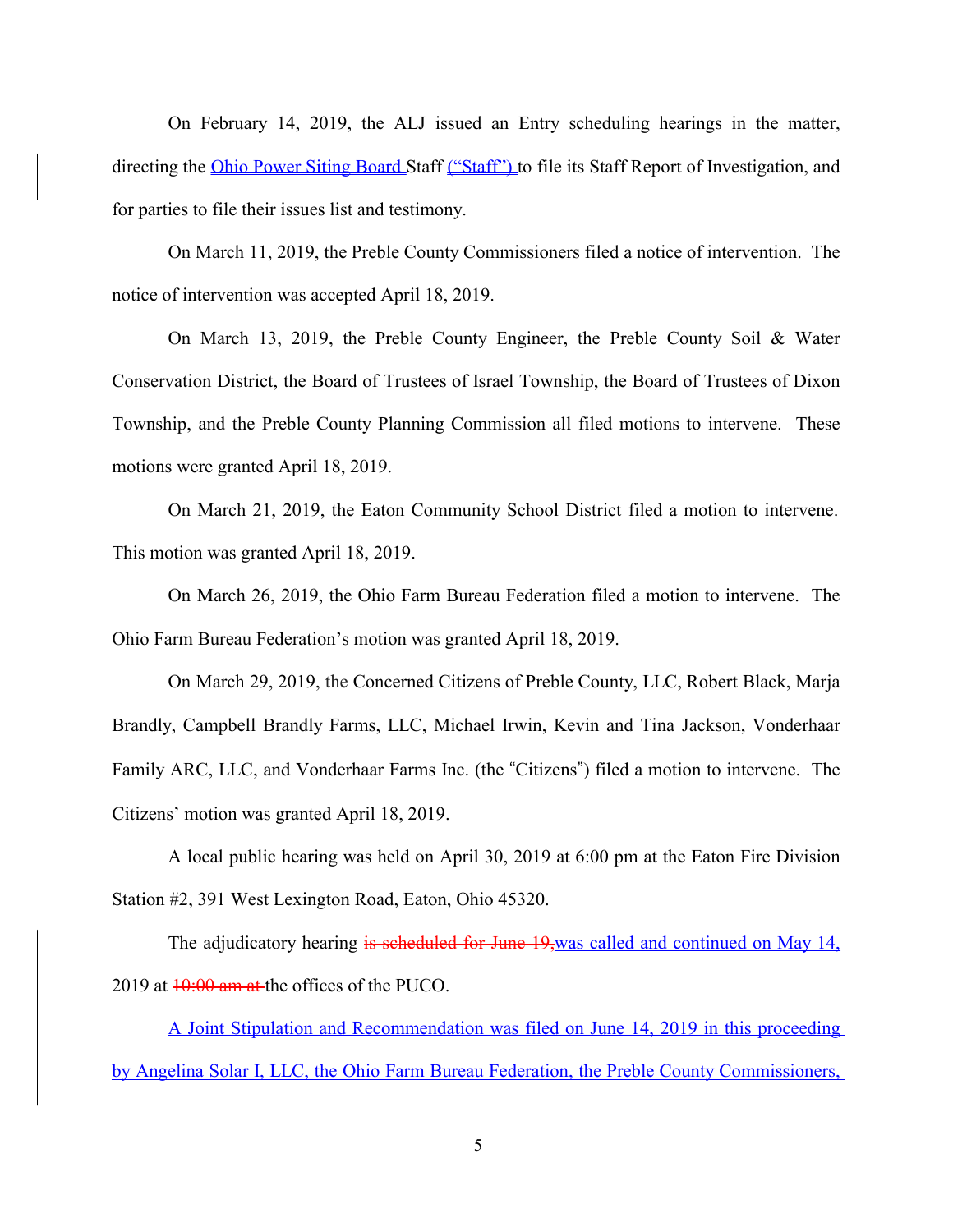the Preble County Engineer, the Preble Soil & Water Conservation District, the Board of Trustees of Israel Township, the Board of Trustees of Dixon Township, the Preble County Planning Commission, and the Staff of the Ohio Power Siting Board.

The adjudicatory hearing recommenced on July 31, 2019 at the offices of the PUCO.

This Stipulation results from discussions among the Parties who acknowledge that this

agreement is amply supported by the record and thus is entitled to careful consideration by the

Board. Accordingly, the Parties recommend that the Board issue a Certificate of Environmental

Compatibility and Public Need for the proposed Angelina Solar Farm.

# **III. STIPULATION AND RECOMMENDATION**

# **A. Recommended Conditions**

- (1) The Applicant shall install the facility, utilize equipment and construction practices, and implement mitigation measures as described in the application and as modified and/or clarified in supplemental filings, replies to data requests, and recommendations in the *Staff Report of Investigation* (as modified by the Joint Amended and Restated Stipulation).
- (2) The Applicant shall conduct a preconstruction conference prior to the start of any construction activities. Staff, the Applicant, and representatives of the primary contractor and all subcontractors for the project shall attend the preconstruction conference. The conference shall include a presentation of the measures to be taken by the Applicant and contractors to ensure compliance with all conditions of the certificate, and discussion of the procedures for on-site investigations by Staff during construction. Prior to the conference, the Applicant shall provide a proposed conference agenda for Staff review. The Applicant may conduct separate preconstruction conferences for each stage of construction.
- (3) The Applicant shall submit one set of detailed engineering drawings of the final project design to Staff at least 30 days before the preconstruction conference. This final design shall include all conditions of the certificate and references at the locations where the Applicant and/or its contractors must adhere to a specific condition in order to comply with the certificate. The final project layout shall be provided in hard copy and as geographically-referenced electronic data. The final project layout shall reflect any road adjacent setbacks as measured from the edge of the right-of-way rather than the edge of the roadway. The final project layout shall reflect at least the following minimum setbacks: (1) 25 feet between the facility fence and any property line of a non-participating parcel or any edge of right-of-way of a public road; (2) 150 feet between the facility fence and any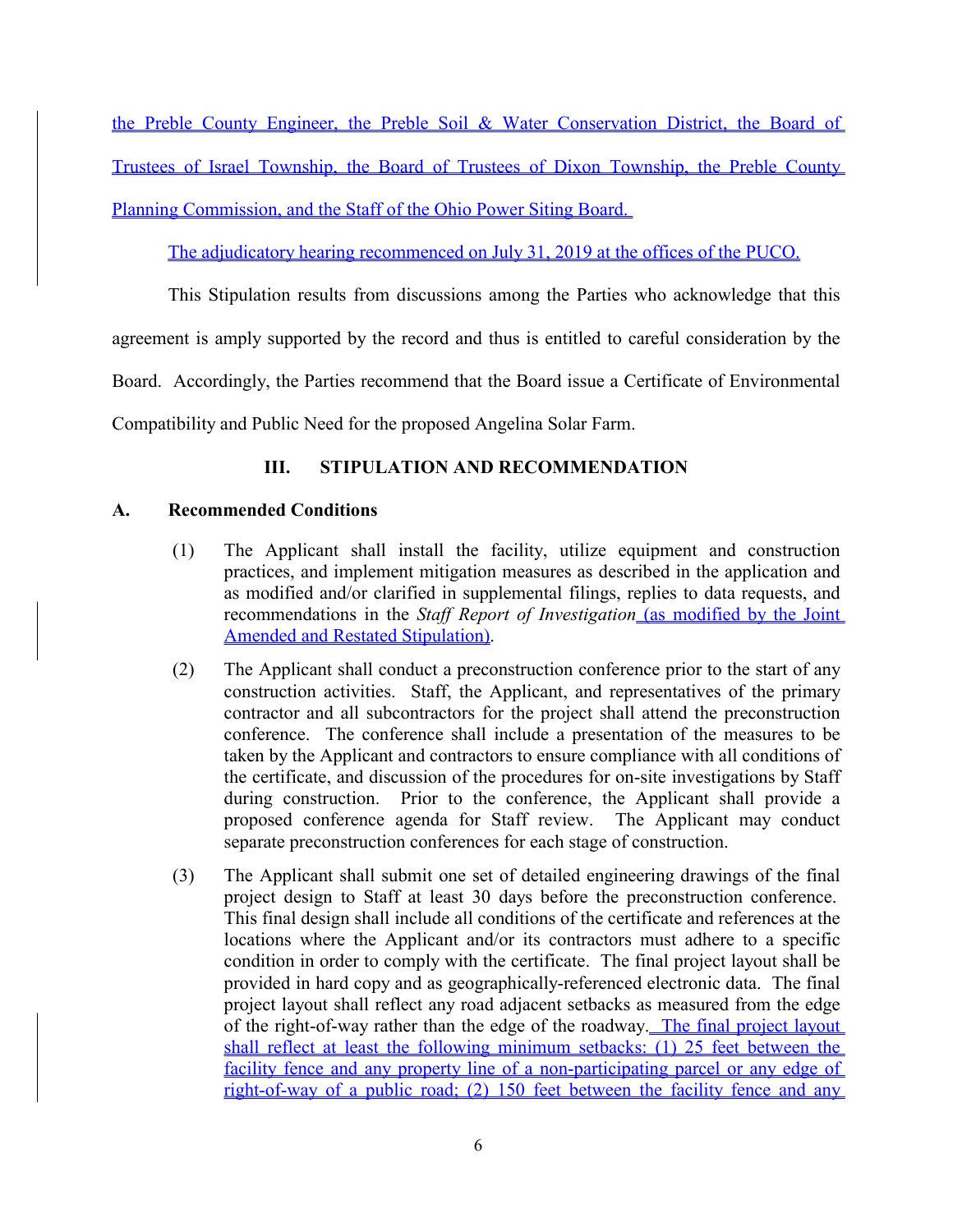residence on a non-participating parcel; and (3) 500 feet between any central inverter and any residence on a non-participating parcel. The Applicant shall promptly retrofit any inverter as necessary to effectively mitigate any off-site noise issue identified during operation of the facility.

- (4) If any changes to the project layout are made after the submission of final engineering drawings, the Applicant shall provide all such changes to Staff in hard copy and as geographically-referenced electronic data. All changes are subject to Staff review to ensure compliance with all conditions of the certificate, prior to construction in those areas.
- (5) Within 60 days after the commencement of commercial operation, the Applicant shall submit to Staff a copy of the as-built specifications for the entire facility. If the Applicant demonstrates that good cause prevents it from submitting a copy of the as-built specifications for the entire facility within 60 days after commencement of commercial operation, it may request an extension of time for the filing of such as-built specifications. The Applicant shall use reasonable efforts to provide as-built drawings in both hard copy and as geographically referenced electronic data.
- (6) The certificate shall become invalid if the Applicant has not commenced a continuous course of construction of the proposed facility within five years of the date of journalization of the certificate, unless the Board grants a waiver or extension of time.
- (7) As the information becomes known, the Applicant shall file in this proceeding the date on which construction will begin, the date on which construction was completed, and the date on which the facility begins commercial operation. Such filings shall be served on all intervening parties to the certification process.
- (8) Prior to the commencement of construction activities in areas that require permits or authorizations by federal or state laws and regulations, the Applicant shall obtain and comply with such permits or authorizations. The Applicant shall provide copies of permits and authorizations, including all supporting documentation, to Staff no less than seven days prior to the applicable construction activities. The Applicant shall provide a schedule of construction activities and acquisition of corresponding permits for each activity at the preconstruction conference.
- (9) Prior to construction, the Applicant shall prepare a Phase I cultural resources survey program for the project area in conjunction with Staff andIf the resulting survey work from the Historic Resource Survey Research Design for the project dated January 14, 2020 and the Phase 1 Archeological Survey Research Design for the project dated January 16, 2020, each as approved by the Ohio Historic Preservation Office (OHPO). If the resulting survey work by letter dated February 19, 2020, discloses a find of cultural, archaeological, or architectural significance, or a site that could be eligible for inclusion on the National Register of Historic Places, then the Applicant shall submit a modification, or mitigation plan detailing how such site(s) will be avoided or impacts minimized. Any such mitigation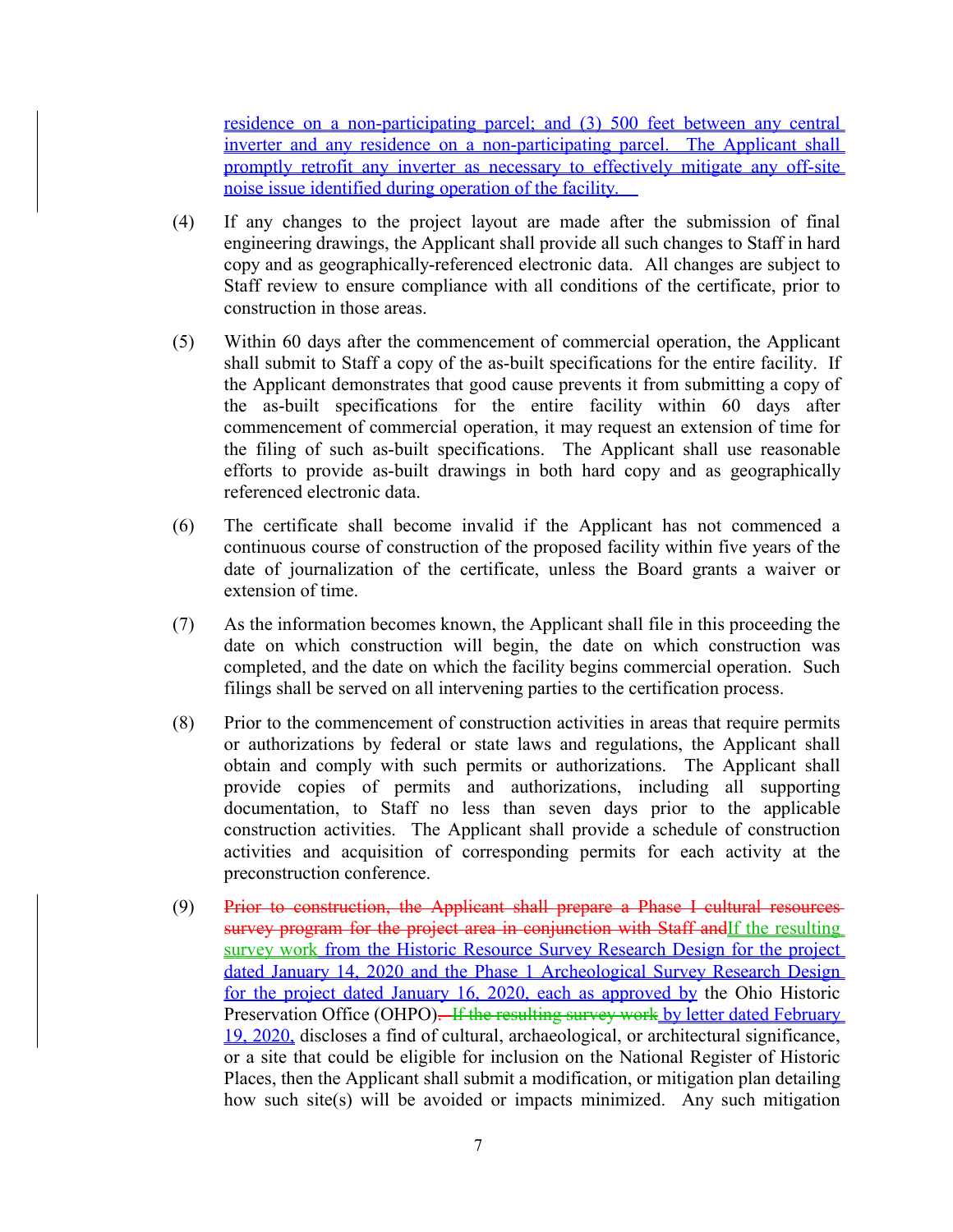effort, if needed, shall be developed in coordination with the OHPO and submitted to Staff for review and acceptance.

- (10) General construction activities shall be limited to the hours of 7:00 a.m. to 7:00 p.m., or until dusk when sunset occurs after 7:00 p.m. Impact pile driving shall be limited to the hours between 9:00 a.m. and 7:00 p.m. Monday through Friday; hoe ram and blasting operations, if required, shall be limited to the hours between 10:00 a.m. and 4:00 p.m., Monday through Friday. Construction activities that do not involve noise increases above ambient levels at sensitive receptors are permitted outside of daylight hours when necessary. The Applicant shall notify property owners or affected tenants within the meaning of Ohio Adm. Code 4906-3-03(B)(2) of upcoming construction activities including potential for nighttime construction.
- (11) Prior to commencement of any construction, the Applicant shall prepare a landscape and lighting plan in consultation with a landscape architect licensed by the Ohio Landscape Architects Board that addresses the aesthetic and lighting impacts of the facility with an emphasis on any locations where an adjacent non-participating parcel contains a residence with a direct line of sight to the project area and also include a plan describing the methods to be used for fence repair. The plan shall include measures such as fencing, vegetative screening or good neighbor agreements. Unless alternative mitigation is agreed upon with the owner of any such adjacent, non-participating parcel containing a residence with a direct line of sight to the fence of the facility, the plan shall provide for the planting of vegetative screening designed by the landscape architect to enhance the view from the residence and be in harmony with the existing vegetation and viewshed in the area. The Applicant shall maintain vegetative screening for the life of the facility and the Applicant shall replace any failed plantings so that, after five years, at least 90 percent of the vegetation has survived. The Applicant shall maintain all fencing along the perimeter of the project in good repair for the term of the project and shall promptly repair any damage as needed. Lights shall be motion-activated and designed to narrowly focus light inward toward the facility, such as being downward-facing and/or fitted with side shields. The Applicant shall provide the plan to Staff for review and confirmation that it complies with this condition.
- (12) At least 30 days before the preconstruction conference, the Applicant shall provide Staff with a copy of its public information program, for confirmation that it complies with this condition, that informs affected property owners and tenants of the nature of the project, and that provides specific contact information of Applicant personnel who are familiar with the project, the proposed timeframe for project construction, and a schedule for restoration activities.
- (13) At least 30 days before the preconstruction conference, the Applicant shall provide Staff with a copy of a complaint resolution process, for confirmation that it complies with this condition, to address potential public complaints resulting from facility construction and operation. The resolution process must describe how the public can contact the facility and how the facility would contact anyone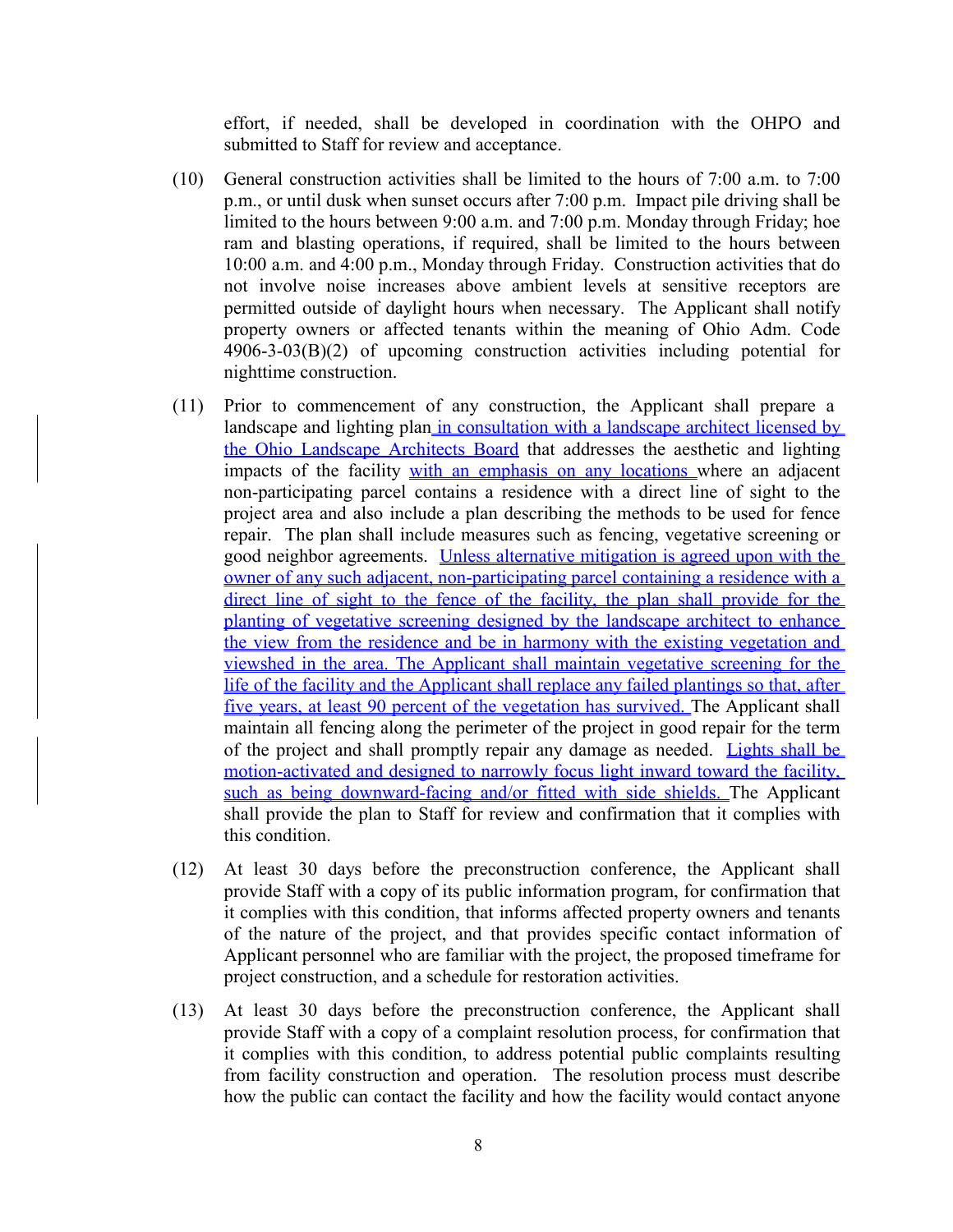issuing a complaint<sub>-</sub>, and require the Applicant to acknowledge receipt of a complaint within 48-hours and to promptly respond to such complaint

- (14) At least seven days prior to the start of facility operation, the Applicant shall notify via mail affected property owners and tenants who were provided notice of the public informational meeting, as well as anyone who has requested updates regarding the project, and all intervening parties to the certification process. This notice will provide information about the start of operation and describe how the public can contact the facility.
- (15) During the construction and operation of the facility, the Applicant shall submit to Staff a complaint summary report by the fifteenth day of April, July, October, and January of each year for the first five years of operation. The report should include a list of all complaints received through the Applicant's complaint resolution process, a description of the actions taken toward a resolution of each complaint, and a status update if the complaint has yet to be resolved.
- (16) The Applicant shall avoid, where possible, or minimize to the extent practicable, any damage to functioning surface and subsurface field tile drainage systems and soils resulting from the construction, operation, and/or maintenance of the facility in agricultural areas, whether such drainage systems are publicly or privately maintained. Benchmark conditions of surface and subsurface drainage systems shall be documented prior to construction, including the location of grassedwaterwaysmains and grassed waterways and efforts to contact the owners of all parcels adjacent to the project area to request drainage system information on those parcels. Such documentation shall be provided to the County Engineer. Any tile installation or repairs shall be performed in accordance with applicable provisions of Standard Practice for Subsurface Installation of Corrugated Polyethylene Pipe for Agricultural Drainage or Water Table Control, ASTM F499-02 (2008), to the extent practicable. If uncertainty arises concerning the proper procedures for tile repair, Applicant may consult with the local Soil & Water Conservation District or a USDA Natural Resources Conservation Service representative for privately maintained tile, and shall consult with the County Engineer for tile located in a county maintenance/repair ditch, as delineated in Document A, attached hereto. Damaged field tile systems shall be promptly repaired no later than 30 days after such damage is discovered, and be returned to at least original conditions or their modern equivalent at the Applicant's expense. When repairing tiles in a county maintenance/repair ditch, the Applicant shall give reasonable notice of such repairs to the County Engineer and Staff. The County Engineer or his/her representative shall have the right to visually inspect and approve the repair work performed prior to backfill. If the County Engineer does not approve the repair work in a timely manner, Staff shall have the right to visually inspect and approve the repair work performed prior to backfill. If the opinion of the County Engineer and the opinion of Staff on approval of the repair work differ, Staff shall have the final authority to approve the repair work. As stated in the Application, the Applicant will develop a Stormwater Pollution Prevention Plan that will require the utilization of silt fences during construction and the prompt removal of construction silt from drainage ditches when necessary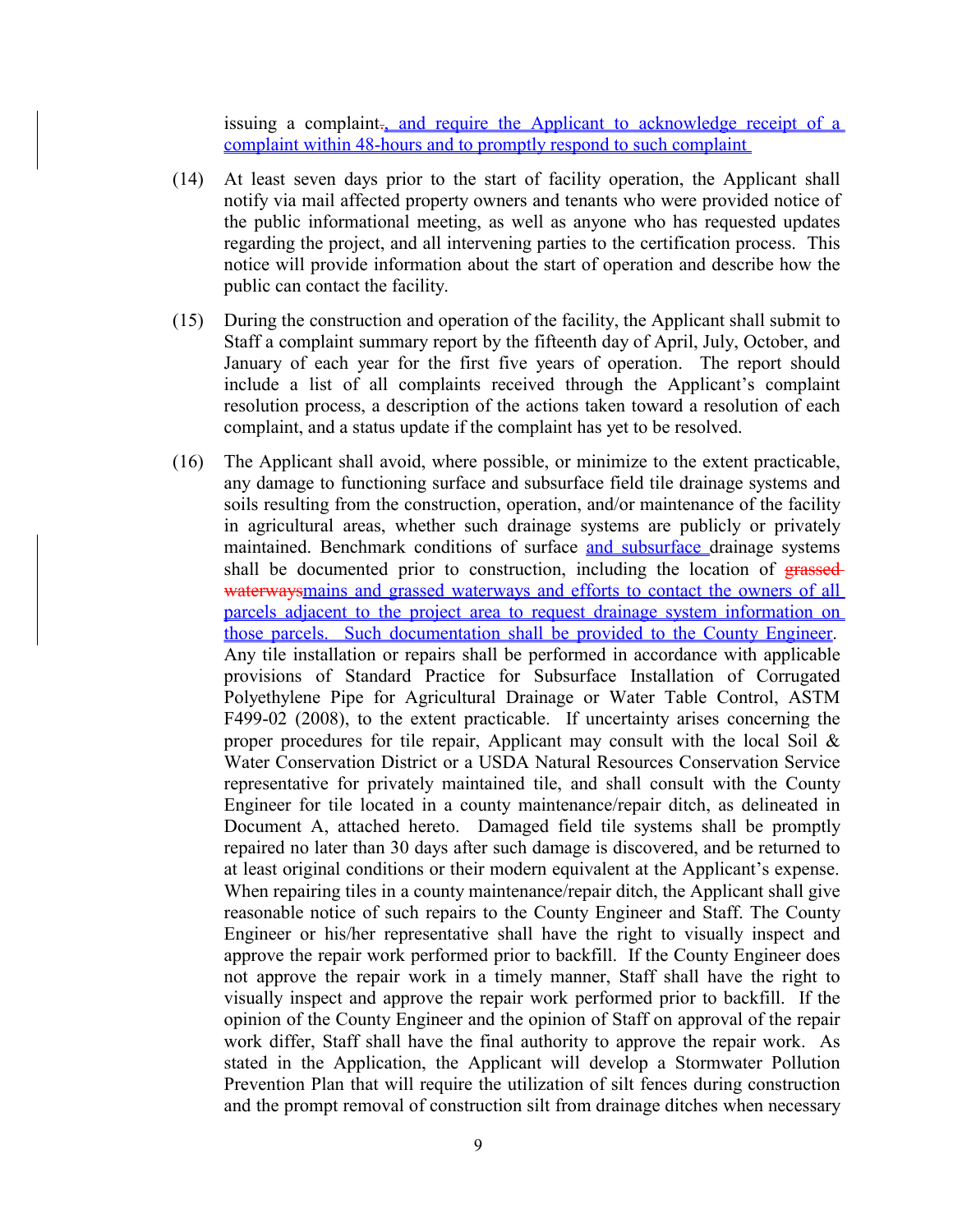for continued efficient drainage. The Applicant shall provide the Soil & Water Conservation District and the County Engineer with a single point of contact with the Applicant after construction is completed to address any resource concerns.

- (17) Within 30 days after issuance or receipt, the Applicant shall provide Staff a copy of any arrangement or resulting resolution adopted by Preble County relating to the Payment in Lieu of Taxes (PILOT) program.
- (18) Prior to the preconstruction conference, the Applicant shall submit a vegetation management plan to Staff for review and confirmation that it complies with this condition. The plan would identify all areas of proposed vegetation clearing for the project, specifying the extent of the clearing, and describing how such clearing work would be done as to minimize removal of woody vegetation. The plan shall describe how trees and shrubs along access routes, at construction staging areas, during maintenance operations, and in proximity to any other project facilities would be protected from damage. The plan shall also describe the implementation and maintenance of vegetative ground cover for the solar fields and any vegetative screening, including any pollinator-friendly plantings and describe any planned herbicide use. The plan shall also describe the steps to be taken to prevent establishment and/or further propagation of noxious weed identified in OAC 901:5-37 during implementation of pollinator-friendly plantings. The Applicant shall consult with the Ohio Seed Improvement Association prior to purchase of seed stock regarding the names of reputable vendors of seed stock and shall purchase seed stock used on this project from such recommended sources to the extent practicable and to the extent seed stock is available from such vendor(s).
- (19) The Applicant shall adhere to seasonal cutting dates of October 1 through March 31 for the removal of trees three inches or greater in diameter to avoid impacts to Indiana bats and northern long-eared bats, unless coordination with the Ohio Department of Natural Resources (ODNR) and the U.S. Fish and Wildlife Service (USFWS) allows a different course of action.
- (20) The Applicant shall have an environmental specialist on site during construction activities that may affect sensitive areas as shown on the Applicant's final approved construction plan as approved by Staff. Sensitive areas include, but are not limited to, areas of vegetation clearing, designated wetlands and streams, and locations of threatened or endangered species or their identified habitat. The environmental specialist shall be familiar with water quality protection issues and potential threatened or endangered species of plants and animals that may be encountered during project construction. The environmental specialist selected by the Applicant shall be authorized to report any issues simultaneously to Staff and the Applicant.
- (21) The Applicant shall contact Staff, the ODNR, and the USFWS within 24 hours if state or federal listed species are encountered during construction activities. Construction activities that could adversely impact the identified plants or animals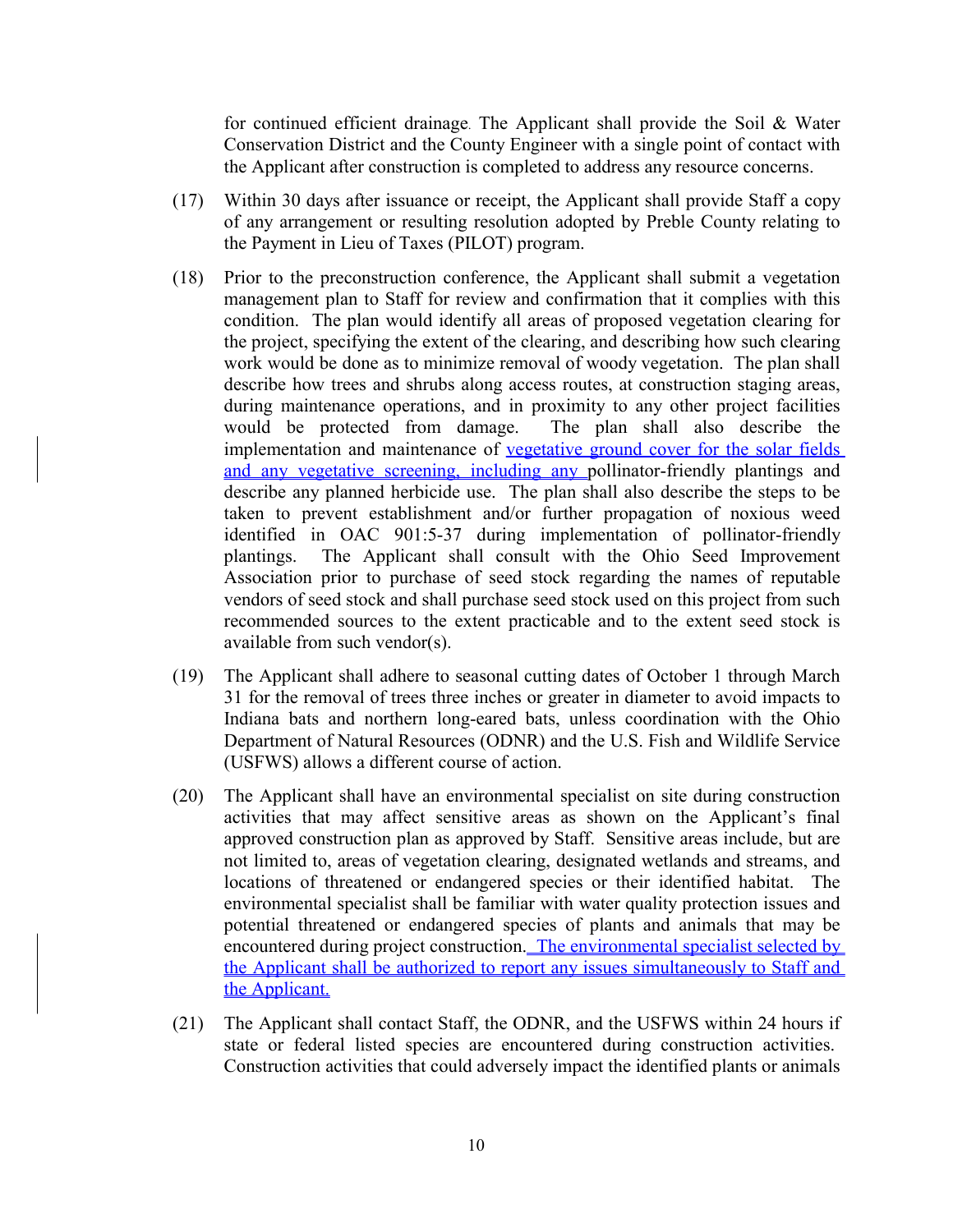shall be immediately halted until an appropriate course of action has been agreed upon by the Applicant, Staff and the appropriate agencies.

- (22) The Applicant shall file on the record in this case a construction access plan for review prior to the preconstruction conference. The plan would consider the location of streams, wetlands, wooded areas, and sensitive wildlife and plant species, and explain how impacts to all sensitive resources will be avoided or minimized during construction, operation, and maintenance. The plan would include the measures to be used for restoring the area around all temporary access points, and a description of any long-term stabilization required along permanent access routes.
- (23) Prior to the use of horizontal directional drilling, the Applicant shall file on the record in this case a frac-out contingency plan detailing monitoring, environmental specialist presence, containment measures, cleanup, and restoration.
- (24) The Applicant shall minimize, to the extent practicable, the clearing of wooded areas, including scrub/shrub areas that would lead to fragmentation and isolation of woodlots or reduce connecting corridors between one woodlot and another.
- (25) Prior to commencement of construction activities that require transportation permits, the Applicant shall obtain all such permits. The Applicant shall coordinate with the appropriate authority regarding any temporary road closures, lane closures, road access restrictions, and traffic control necessary for construction and operation of the proposed facility. Coordination shall include, but not be limited to, the county engineer, the Ohio Department of Transportation, local law enforcement, and health and safety officials. The Applicant shall detail this coordination as part of a final traffic plan submitted to Staff prior to the preconstruction conference for review and confirmation by Staff that it complies with this condition.
- (26) If county or township roads are utilized for the construction of this project, the Applicant shall also enter into a road use agreement with the appropriate local authorities prior to construction and subject to Staff review and confirmation that it complies with this condition. The road use agreement shall contain provisions for the following: (a) a preconstruction survey of the conditions of the roads; (b) a post-construction survey of the condition of the roads; (c) an objective standard of repair that obligates the Applicant to restore the roads to the same or better condition as they were prior to construction; and (d) a timetable for posting of a construction road and bridge bond prior to the use or transport of heavy equipment on public roads or bridges for construction and for the posting of a decommissioning bond prior to the use or transport of heavy equipment on publicroads or bridges for decommissioning. The Applicant shall provide the Board's Staff a copy of the transportation management plan and any road use agreement(s)changes to the Road Use and Maintenance Agreement for Solar Projects and Infrastructure dated December 9, 2019 between the Applicant and Preble County Board of County Commissioners, the Preble County Engineer,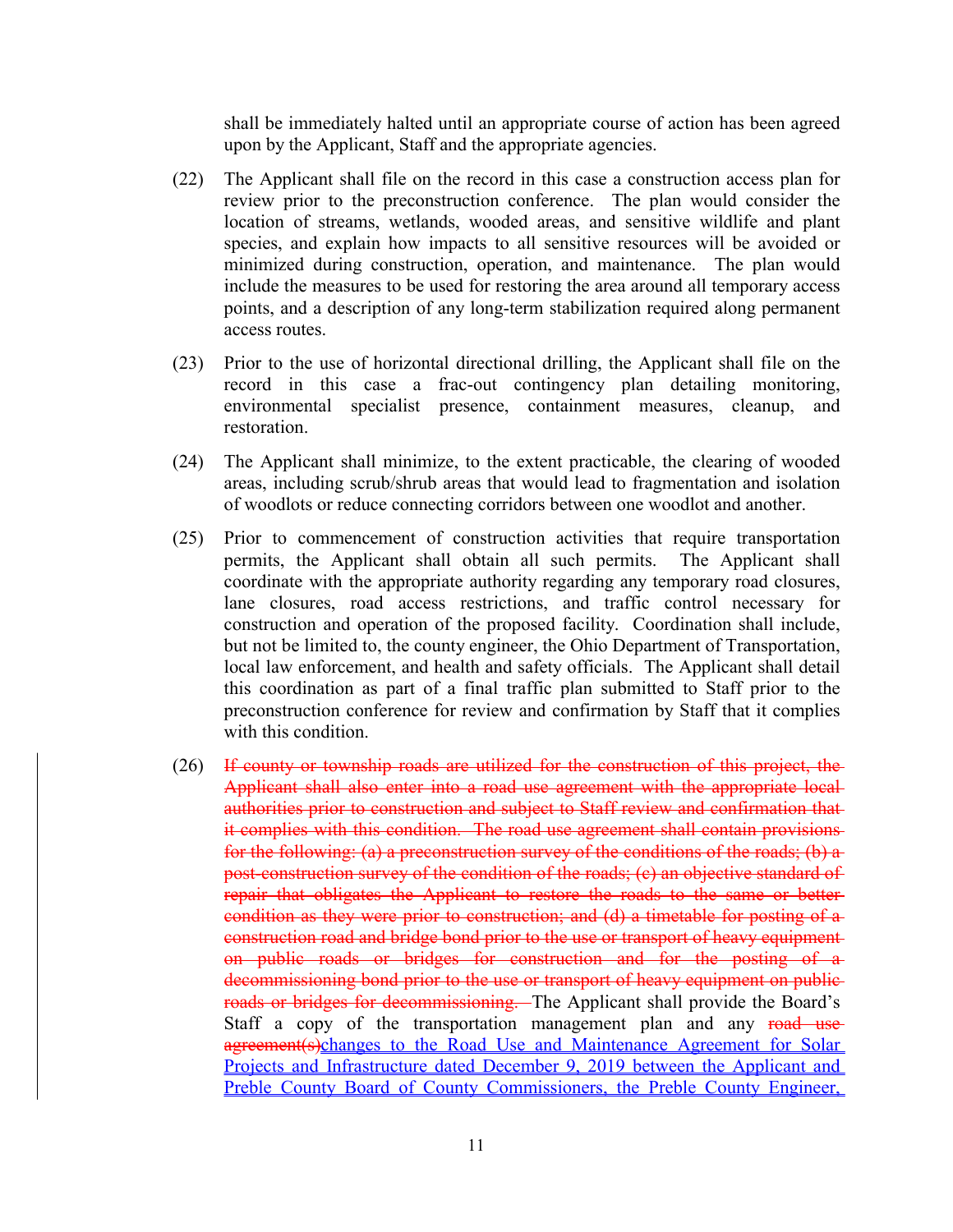**Israel Township and Dixon Township 30 days prior to the preconstruction** conference.

- (27) The Applicant shall not commence any construction of the facility until it has executed an Interconnection Service Agreement and Interconnection Construction Service Agreement with PJM Interconnection, which includes construction, operation, and maintenance of system upgrades necessary to integrate the proposed generating facility into the regional transmission system reliably and safely. The Applicant shall docket in the case record a letter stating that the Agreement has been signed or a copy of the executed Interconnection Service Agreement and Interconnection Construction Service Agreement.
- (28) Local fire and EMS service providers (Camden-Somers Fire Department, West College Corner Fire Department, Eaton Fire and EMS and Gasper Fire Department) will be trained in how to respond to emergency/fire situations that could occur at the project. At least one in-service emergency training shall be conducted prior to commencement of construction. Multiple training dates for both firefighters and EMS staff will be offered to ensure all responders have adequate situational training specific to solar energy facilities. In addition, safety meetings shall be held with emergency service personnel on an on-going basis. The Applicant will include in such training any emergency procedures which may be specific to the solar array model used for the project. If local fire and EMS responders lack any specialized equipment needed to appropriately respond to an emergency at the project, the Applicant shall provide such equipment to the local fire and EMS service providers when construction commences.
- (29) At least 60 days prior to construction, as stated in the Application, the Applicant shall submit a comprehensive decommissioning plan for review and approval by Staff. The plan will specify the responsible parties, outline a decommissioning schedule of fewer than 12 months, estimate full decommissioning and restoration costs net of salvage value, require restoration of the project area, and require proper disposition of all project components. The plan shall be prepared by a professional engineer registered with the State Board of Registration for Professional Engineers and Surveyors. Prior to construction, the Applicant will, if applicable, post financial security in the form of a performance bond with the Board as obligee, e.g. a decommissioning bond, to ensure that funds are available to pay for the net decommissioning costs. The Applicant will retain an independent and registered professional engineer to calculate the net decommissioning costs, which shall be incorporated into the plan and reflected in the financial security. This net decommissioning estimate shall be recalculated at least every five years by an engineer retained by Applicant and the financial security adjusted to reflect any increase in the net decommissioning costs, but will not be adjusted to reflect any decrease in the net decommissioning costs. The Board shall maintain the authority to accept or reject the engineer chosen by the Applicant to conduct such analysis.
- (30) If one acre or more of ground is disturbed, the Applicant shall obtain from Ohio EPA a "General Permit Authorization for Storm Water Discharges Construction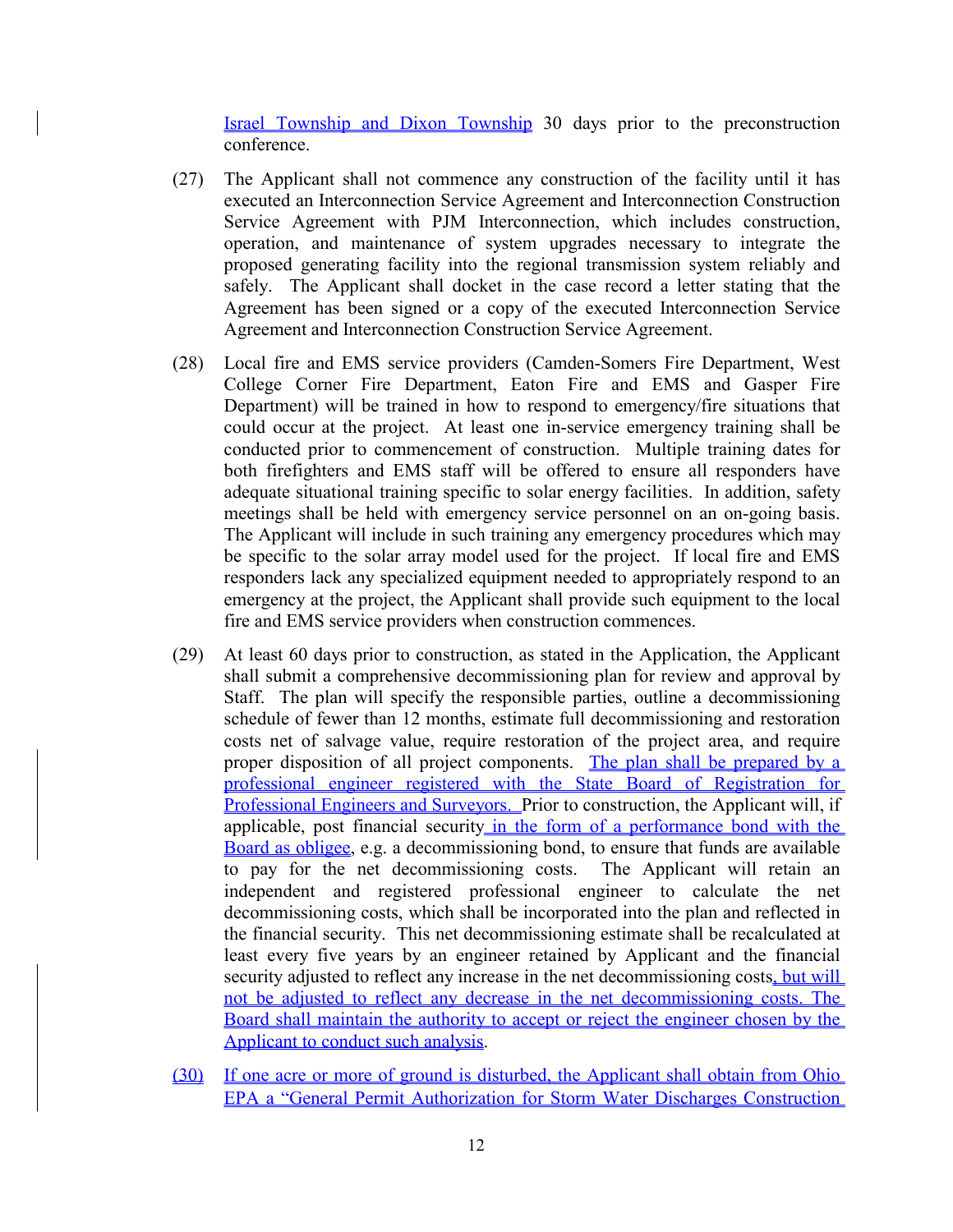Associated with Construction Activities" (also known as a Construction General Permit). Following the completion of final project engineering design, the Applicant shall perform pre- and post-construction stormwater calculations to determine if post-construction best management practices are required, based on requirements contained in Ohio EPA's Construction General Permit. The calculations along with a copy of any stormwater submittals made to the Ohio EPA shall be submitted to the Preble County Office of Land Use Management and the Preble Soil & Water Conservation District. The Applicant will also provide confirmation that it incorporated guidance from the Ohio EPA's document "Guidance on Post-Construction Storm Water Controls for Solar Panel Arrays" dated October 2019 to the Preble County Office of Land Use Management and the Preble Soil & Water Conservation District. If post construction storm water best management practices are required, the Applicant will submit construction drawings detailing any stormwater control measures to the Preble County Office of Land Use Management and the Preble Soil & Water Conservation District, as applicable, no less than seven days prior to the applicable construction activities.

(31) The certificate authority provided in this case shall not exempt the facility from any other applicable and lawful local, state, or federal rules or regulations nor be used to affect the exercise of discretion of any other local, state, or federal permitting or licensing authority with regard to areas subject to their supervision or control.

# **B. Other Terms and Conditions**

(1) This Stipulation is  $\frac{1}{2}$  expressly conditioned upon  $\frac{1}{2}$  acceptane example of the Stipulation by the Board in its entirety and without material modification.  $-\mathbf{In}$  the eventEach Signatory Party has the right, in its sole discretion, to determine whether the Board's approval of this Stipulation constitutes a "material modification" thereof. If the Board rejects or materially modifies all or any part of this Stipulation or imposes additional conditions or requirements upon the Parties, each party shall have the right, any Signatory Party shall have the right to apply for rehearing. If the Board does not adopt the Stipulation without material modification upon rehearing, or if the Board makes a material modification to any Order adopting the Stipulation pursuant to any reversal, vacation and/or remand by the Supreme Court of Ohio, then within thirty (30) days of the Board's order, to file an application for rehearing with the Board. Upon an entry on rehearing being issued by the Board maintaining the material modification to the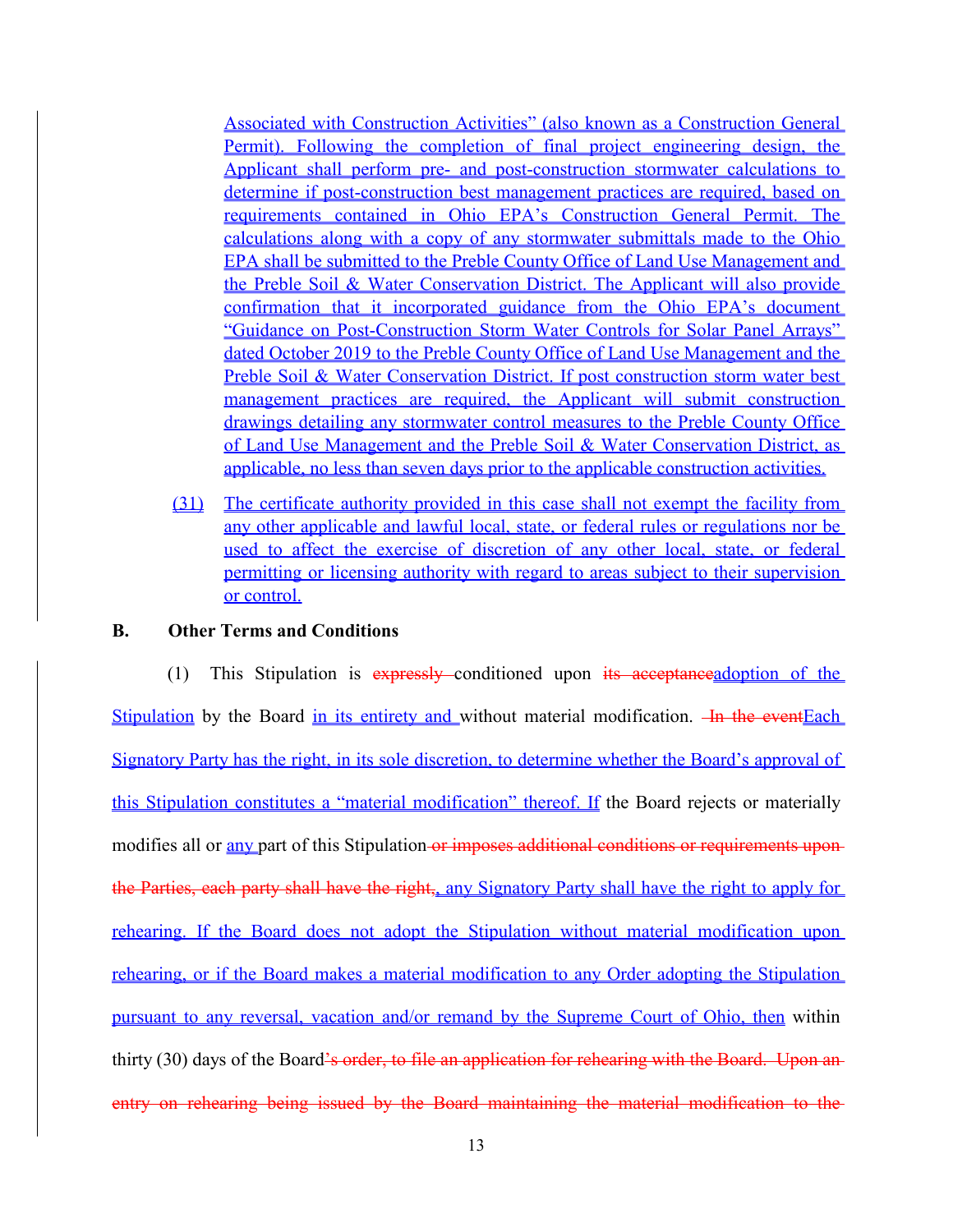stipulation, each party shall have the right, within ten (10) days of the Board's order on rehearing, to file a notice of termination of, and withdrawal from, the Stipulation. Upon notice of termination and withdrawal of the Stipulation by any party, pursuant to the above provisions, the Stipulation shall immediately become null and void. In such an event, a hearing shall go forward, and the Parties shall be afforded the opportunity to present's Entry on Rehearing or Order on Remand any Signatory Party may withdraw from the Stipulation by filing a notice with the Board ("Notice of Withdrawal"). No Signatory Party shall file a Notice of Withdrawal without first negotiating in good faith with the other Signatory Parties to achieve an outcome that substantially satisfies the intent of the Stipulation. If a new agreement achieves such an outcome, the Signatory Parties will file the new agreement for Board review and approval. If the discussions to achieve an outcome that substantially satisfies the intent of the Stipulation are unsuccessful, and a Signatory Party files a Notice of Withdrawal, then the Board will convene an evidentiary hearing to afford that Signatory Party the opportunity to contest the Stipulation by presenting evidence through witnesses, to cross- examine all witnesses, to present rebuttal testimony, and to file briefs on all issues brief all issues that the Board shall decide based upon the record and briefs. If the discussions to achieve an outcome that substantially satisfies the intent of the Stipulation are successful, then some or all of the Signatory Parties shall submit the amended Stipulation to the Board for approval after a hearing if necessary.

(2) The Parties agree and recognize that this Stipulation has been entered into only for the purpose of this proceeding. Each Party agrees not to assert against another party in any proceeding before the Board or any court, other than in a proceeding to enforce the terms of this Stipulation, that party's participation in this Stipulation as support for any particular position on any issue. Each Party further agrees that it will not use this Stipulation as factual or legal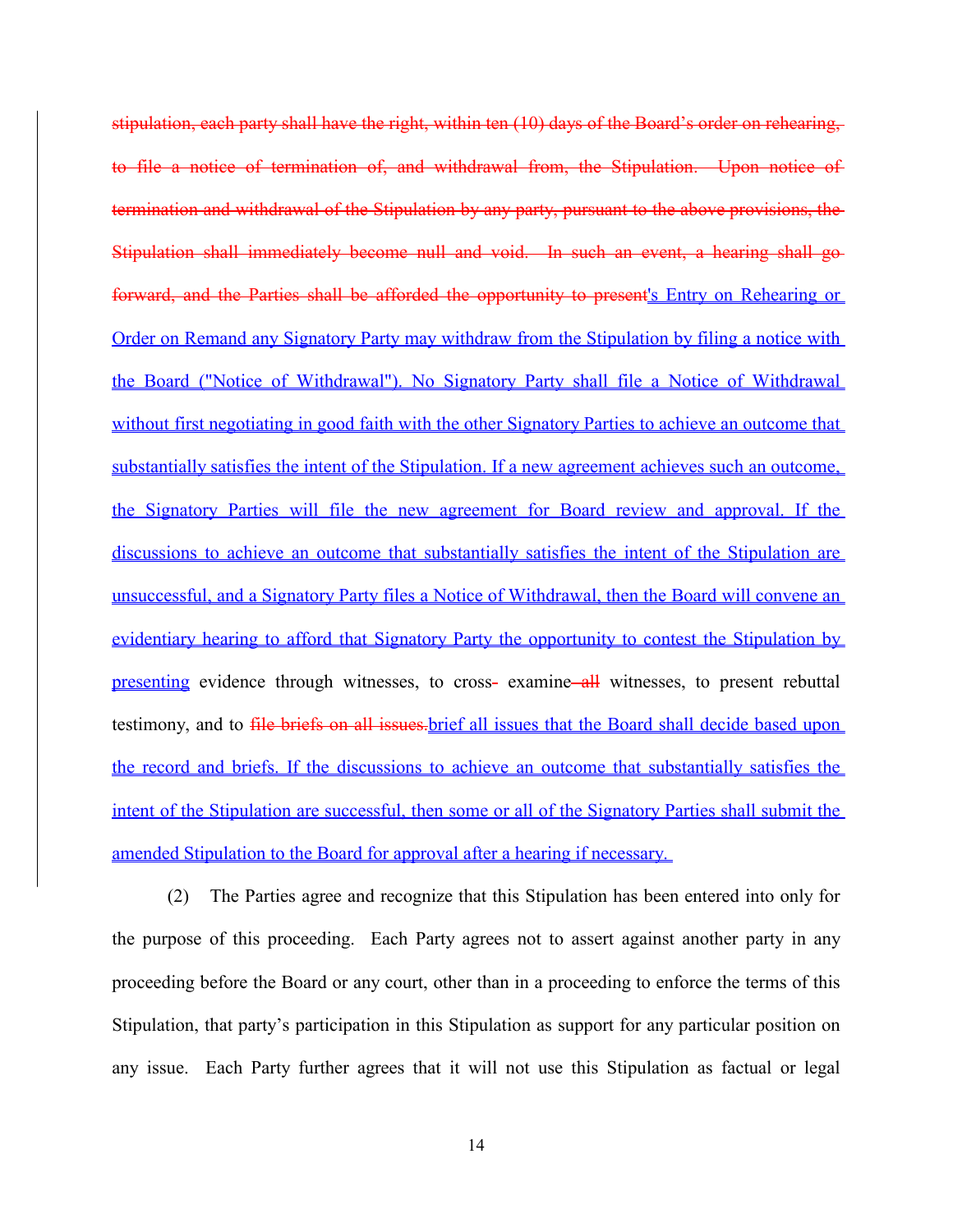precedent on any issue. The Parties request that the Board recognize that its use of this Stipulation in any proceeding other than this proceeding is contrary to the intentions of the parties in entering into this Stipulation.

# **IV. RECOMMENDED FINDINGS AND CONCLUSIONS OF LAW**

The Parties agree that the record in this case, provided the Board approves the Conditions in this Stipulation, contains sufficient probative evidence for the Board to find and determine, as Findings of Fact and Conclusions of Law, that:

### **A. Recommended Findings of Fact**

1. Angelina Solar I, LLC is licensed to do business in the State of Ohio.

2. Angelina Solar Farm qualifies as a major utility facility as defined in R.C. 4906.01(B)(1).

3. On October 22, 2018, the Applicant filed a Pre-Application Notification Letter informing the Board of a public informational meeting in Case No. 18-1579-EL-BGN.

4. On October 29, 2018, the Applicant filed a Corrected Pre-Application Notification Letter updating the date for the public informational meeting.

5. On November 5, 2018, the Applicant filed proof of publication made on October 27, 2018 in the Eaton Register-Herald, a newspaper of general circulation in Preble County, and of notice of the public informational meeting scheduled to be held in Case No. 18-1579-EL-BGN on November 15, 2018.

6. The Applicant held the public informational meeting in Case No. 18-1579-EL-BGN at the Toney Building on the Preble County Fairgrounds, located at 722 South Franklin Street, Eaton, Ohio 45320 on November 15, 2018.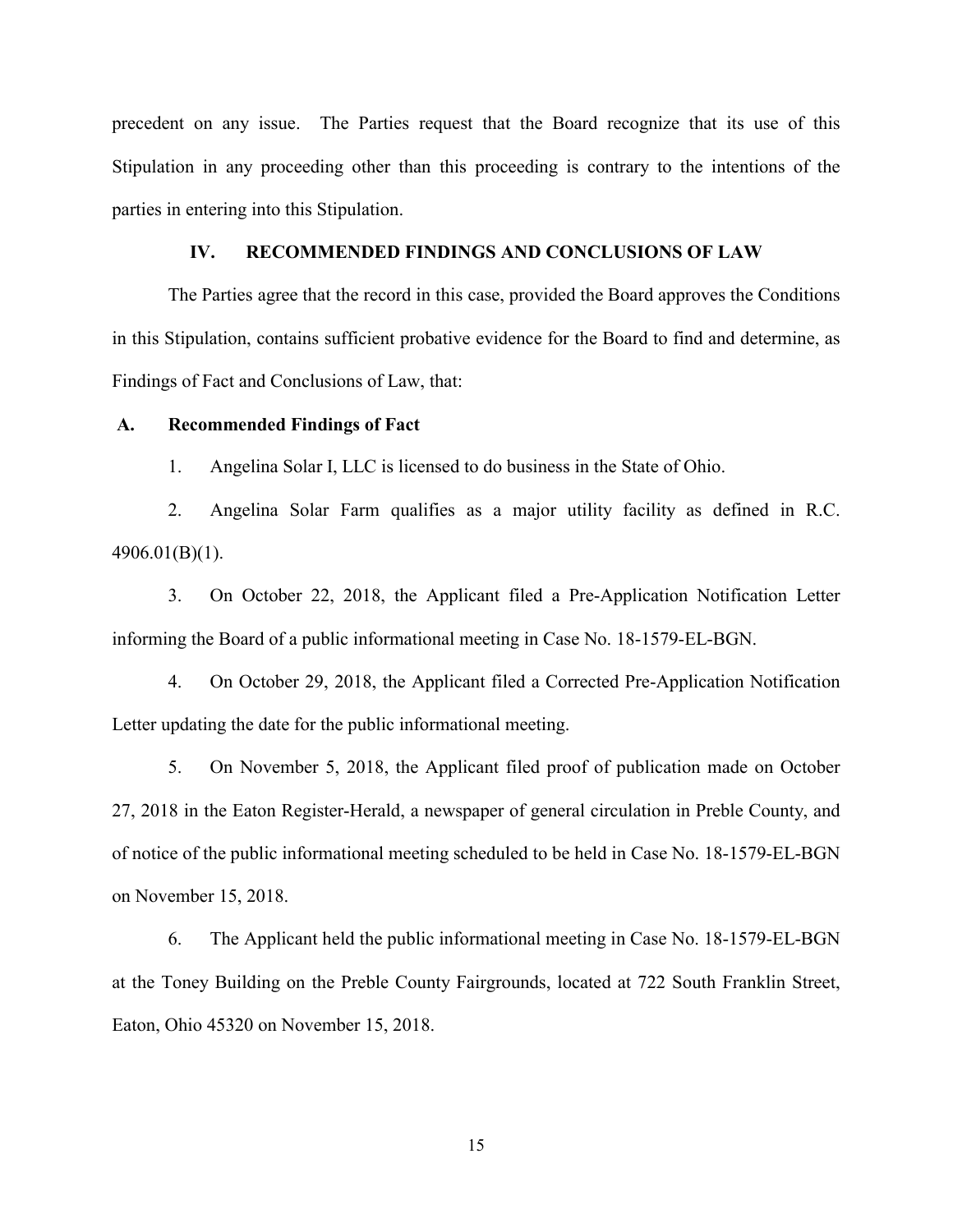7. The Applicant submitted its Application in Case No. 18-1579-EL-BGN to construct the Angelina Solar Farm on December 3, 2018.

8. On December 3, 2018, the Applicant filed a motion for waivers of certain filing requirements in Case No. 18-1579-EL-BGN.

9. On December 3, 2018, the Applicant filed a motion for protective order to keep confidential certain information in the Application in Case No. 18-1579-EL-BGN.

10. On January 17, 2019, the ALJ granted Angelina's motion for waivers and motion for protective order.

11. On February 1, 2019, the Board issued a letter stating that the Board's Staff had received sufficient information to begin its review of the Application.

12. On February 7, 2019, the Applicant filed correspondence indicating that the Application fees were paid.

13. On February 7, 2019, the Applicant filed a Certificate of Service indicating that copies of the Application were served upon local public officials and libraries.

14. On February 14, 2019, the ALJ issued an Entry setting forth a scheduled hearing date and directing the Staff to file a Staff Report.

15. On March 11, 2019, the Preble County Commissioners filed a notice of intervention.

16. On March 13, 2019, the Preble County Engineer; Preble Soil & Water Conservation District, the Board of Trustees of Israel Township, the Board of Trustees of Dixon Township, and the Preble County Planning Commission all filed motions to intervene.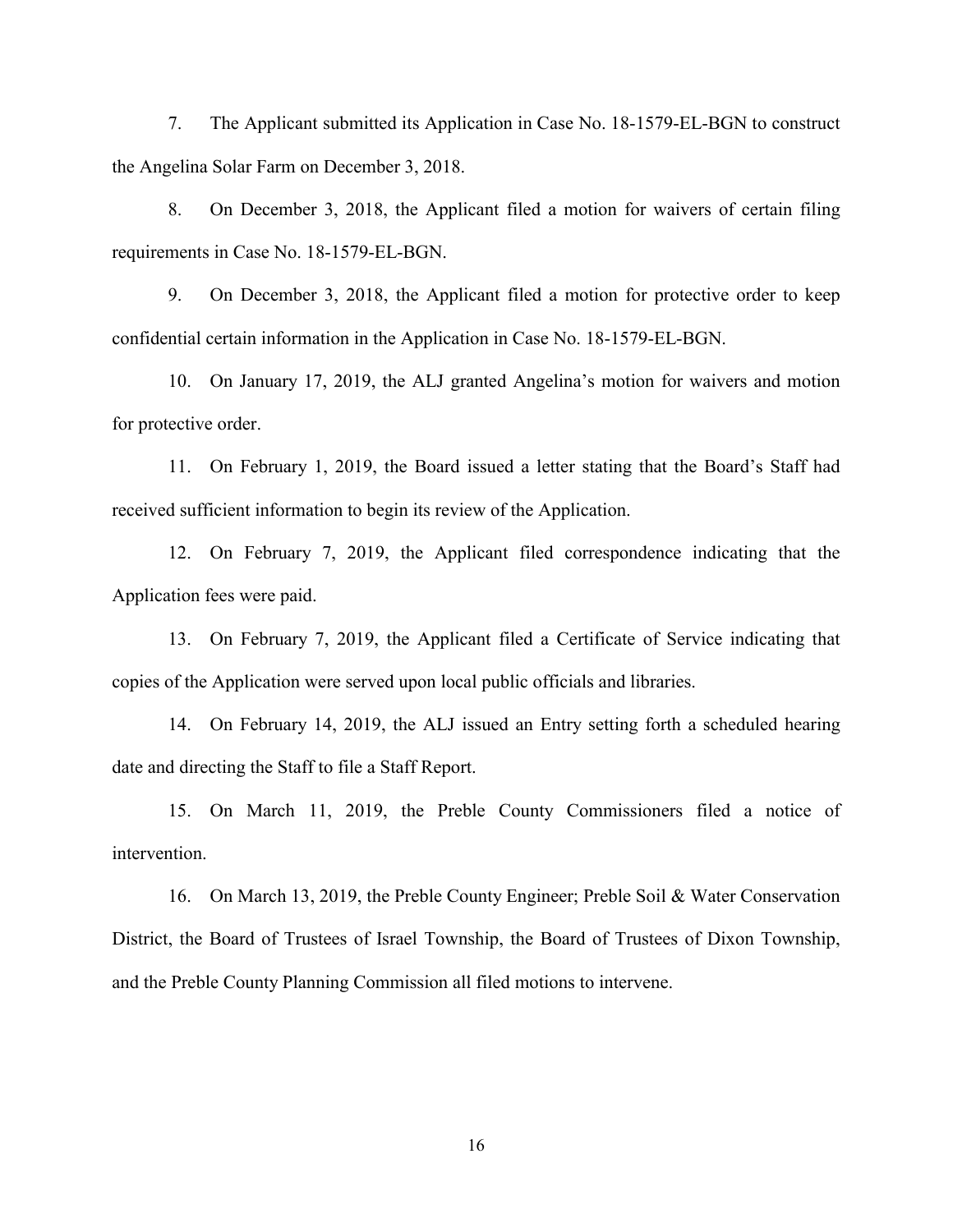17. On March 15, 2019, the Applicant filed a Notice indicating that the initial notice was sent on March 1, 2019 to government officials, libraries and affected property owners pursuant to Ohio Adm. Code 4906-3-09(A)(1).

18. On March 21, 2019, a motion to intervene was filed by the Eaton Community School District.

19. On March 26, 2019, a motion to intervene was filed by the Ohio Farm Bureau Federation.

20. On March 27, 2019, the Applicant filed a Notice indicating that the initial notice was published on March 2, 2019 in the Eaton Register-Herald, a newspaper in general circulation in Preble county, pursuant to R.C. 4906.06(C).

21. On March 29, 2019 Concerned Citizens of Preble County, LLC, Robert Black, Marja Brandly, Campbell Brandly Farms, LLC, Michael Irwin, Kevin and Tina Jackson, Vonderhaar Family ARC, LLC, and Vonderhaar Farms Inc. all filed a motion to intervene.

22. On April 1, 2019, the Applicant field a Notice of Submittal of the System Impact Study.

23. On April 15, 2019, the Staff Report of Investigation ("Staff Report") was filed in Case No. 18-1579-EL-BGN.

24. On April 26, 2019, the Applicant filed a Notice indicating that the second notice was mailed on April 19, 2019 to government officials, libraries and property owners pursuant to Ohio Adm. Code 4906-03-09(A)(2). Notice was also published in the Eaton Register-Herald, a newspaper in general circulation in Preble County, on April 20, 2019.

25. A local public hearing was held on April 30, 2019 at 6:00 pm at the Eaton Fire Division Station #2, 391 West Lexington Road, Eaton, Ohio 45320.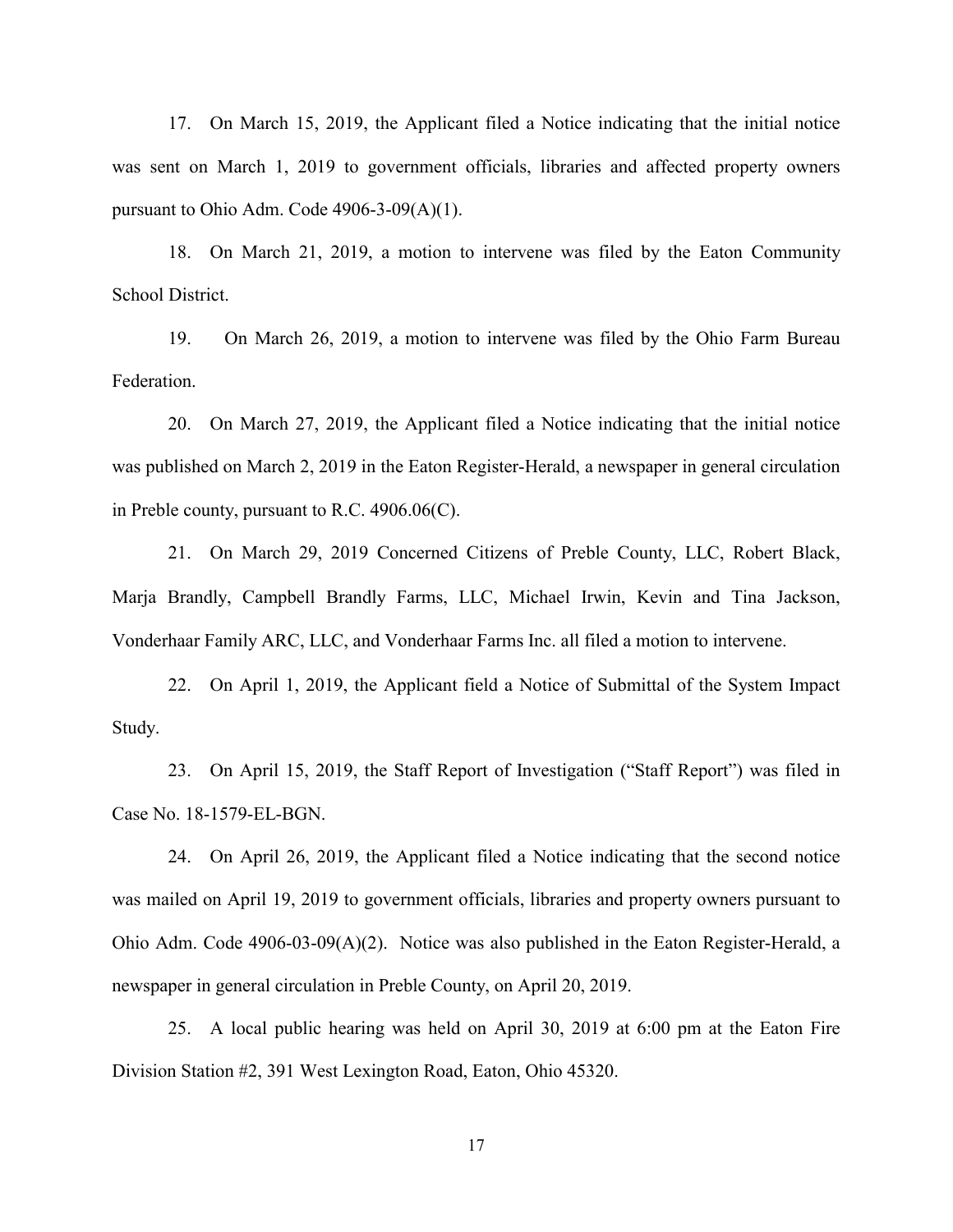26. The adjudicatory hearing was called and continued on May 14, 2019 at the offices of the PUCO.

27. A Joint Stipulation and Recommendation was filed on June 14, 2019 in this proceeding by Angelina Solar I, LLC, the Ohio Farm Bureau Federation, the Preble County Commissioners, the Preble County Engineer, the Preble Soil & Water Conservation District, the Board of Trustees of Israel Township, the Board of Trustees of Dixon Township, the Preble County Planning Commission, and the Staff of the Ohio Power Siting Board.

28. The adjudicatory hearing recommenced on July 31, 2019 at the offices of the PUCO.

29. 26. Because no electric transmission line or gas pipeline is being proposed in this Application, R.C. 4906.10(A)(1) is not applicable.

30. 27. Adequate data on the Angelina Solar Farm has been provided to determine the nature of the probable environmental impact as required by R.C.  $4906.10(A)(2)$ .

31. 28. Adequate data on the Angelina Solar Farm has been provided to determine that the facilities described in the Application and supplemental filings and subject to the Conditions in this Stipulation represent the minimum adverse environmental impact, considering the available technology and nature and economics of the various alternatives, and other pertinent considerations as required by R.C. 4906.10(A)(3).

32. 29. Adequate data on the Angelina Solar Farm has been provided to determine that the proposed electric generating facility is consistent with regional plans for expansion of the electric power grid of the electric systems serving the State of Ohio and interconnected utility systems, that the Angelina Solar Farm will serve the interests of electric system economy and reliability, and the requirements of R.C.  $4906.10(A)(4)$  are met.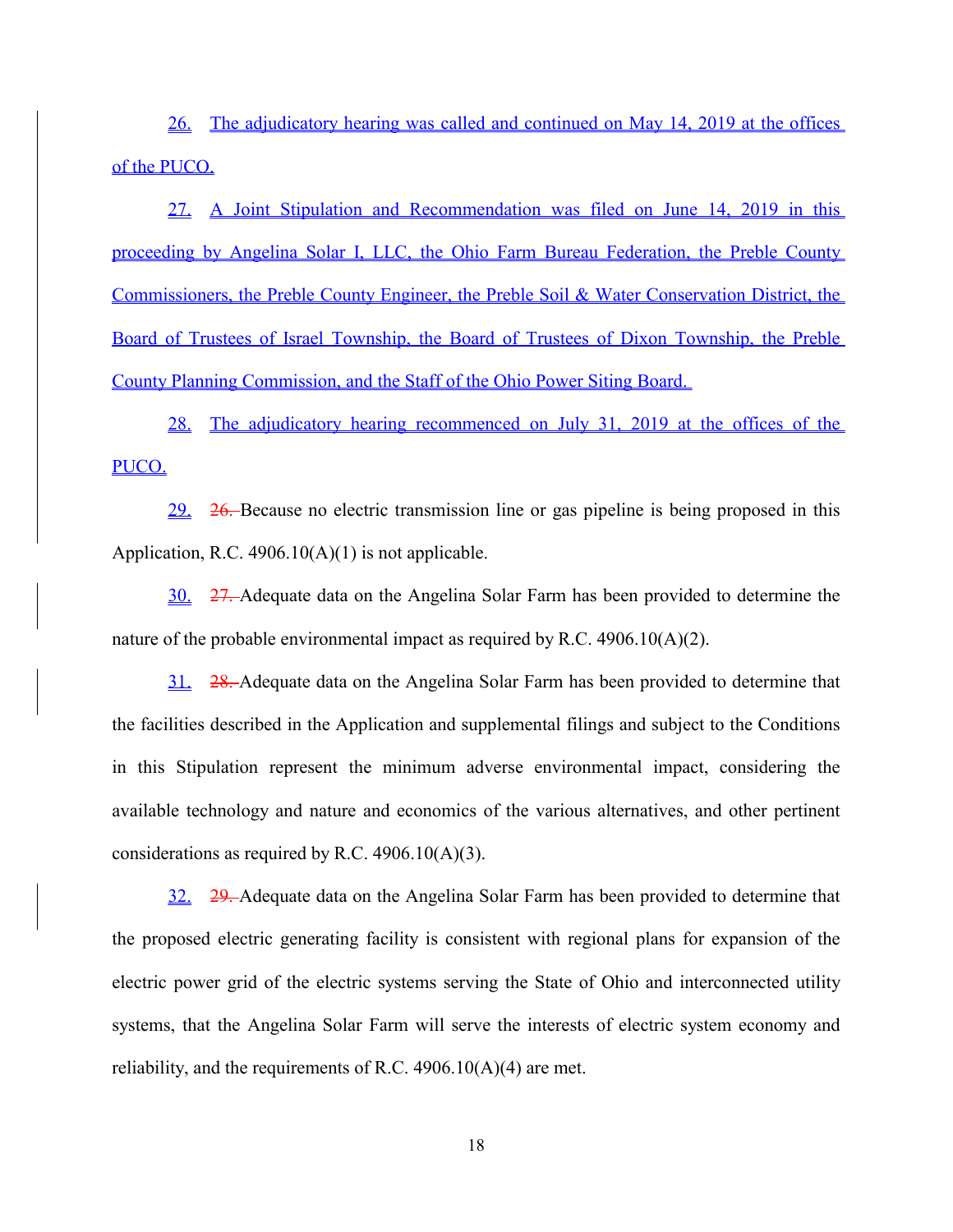33. 30. Adequate data on the Angelina Solar Farm has been provided to determine that this facility will either comply with, or is not subject to, the requirements in the Ohio Revised Code regarding air and water pollution control, withdrawal of waters of the state, solid and hazardous waste, air navigation, and all regulations thereunder, as required by R.C. 4906.10(A)(5).

34. 31. Adequate data on the Angelina Solar Farm has been provided to determine that it will serve the public interest, convenience and necessity, as required by R.C. 4906.10(A)(6).

35. 32. Adequate data on the Angelina Solar Farm has been provided to determine what its impact will be on the viability as agriculture land of any land in the existing agricultural district established under R.C. Chapter 929 that is located within the site of the proposed facility, as required by R.C.  $4906.10(A)(7)$ .

36. 33. Adequate data on the Angelina Solar Farm has been provided to determine that the facility as proposed incorporates maximum feasible water conservation practices, considering available technology and the nature and economics of the various alternatives as required by R.C. 4906.10(A)(8).

37. 34. The record evidence in this matter provides sufficient factual data to enable the Board to make an informed decision.

### **B. Recommended Conclusions of Law**

1. Angelina Solar I, LLC is a "person" under R.C. 4906.01(A).

2. The proposed Angelina Solar Farm is a major utility facility as defined in R.C. 4906.01(B)(1).

3. The record establishes the nature of the probable environmental impact from construction, operation and maintenance of the Angelina Solar Farm under R.C. 4906.10(A)(2).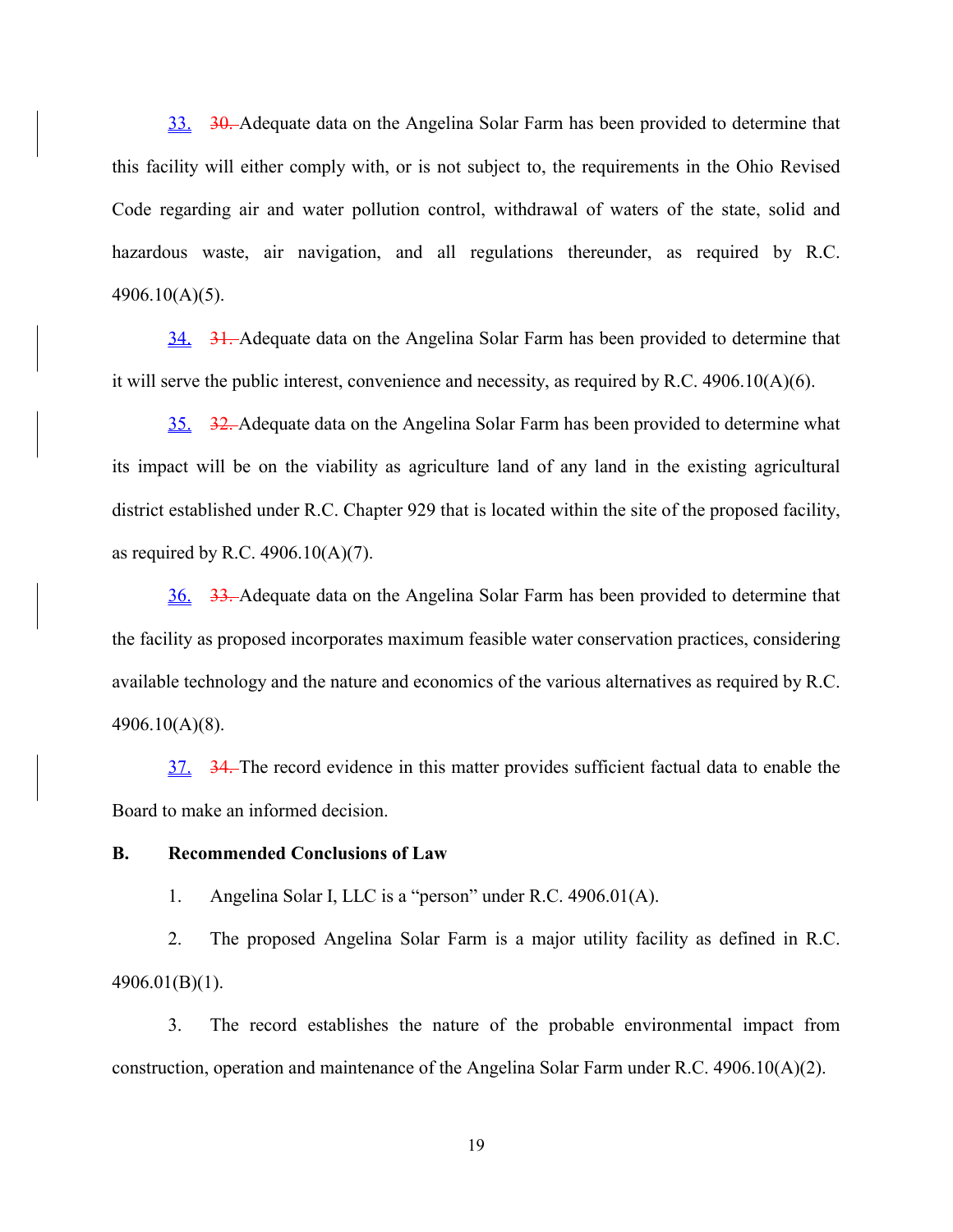4. The record establishes that the Angelina Solar Farm described in the Application, and subject to the conditions in this Stipulation represent the minimum adverse environmental impact, considering the state of available technology, and the nature and economics of the various alternatives, and other pertinent considerations under R.C. 4906.10(A)(3).

5. The record establishes that the Angelina Solar Farm is consistent with regional plans for expansion of the electric power grid of the electric systems serving the State of Ohio and interconnected utility systems, and will serve the interests of electric system economy and reliability as required by R.C.  $4906.10(A)(4)$ .

6. The record establishes, as required by R.C. 4906.10(A)(5) that to the extent that it is applicable, construction of the proposed Angelina Solar Farm will comply with the requirements in the Ohio Revised Code regarding air and water pollution control, withdrawal of waters of the state, solid and hazardous waste, air navigation, and all rules and standards adopted under the relevant Chapters of the Ohio Revised Code.

7. The record establishes that the Angelina Solar Farm described in the Application, and subject to the conditions in this Stipulation, will serve the public interest, convenience and necessity under R.C.  $4906.10(A)(6)$ .

8. The impact of the Angelina Solar Farm on the viability as agricultural land of any land in an existing agricultural district has been determined under R.C. 4906.10(A)(7).

9. The record establishes that the Angelina Solar Farm would incorporate maximum feasibility water conservation practices under R.C. 4906.10(A)(8).

10. Based on the record, the Parties recommend that the Board issue a Certificate of Environmental Compatibility and Public Need for construction, operation and maintenance of the Angelina Solar Farm.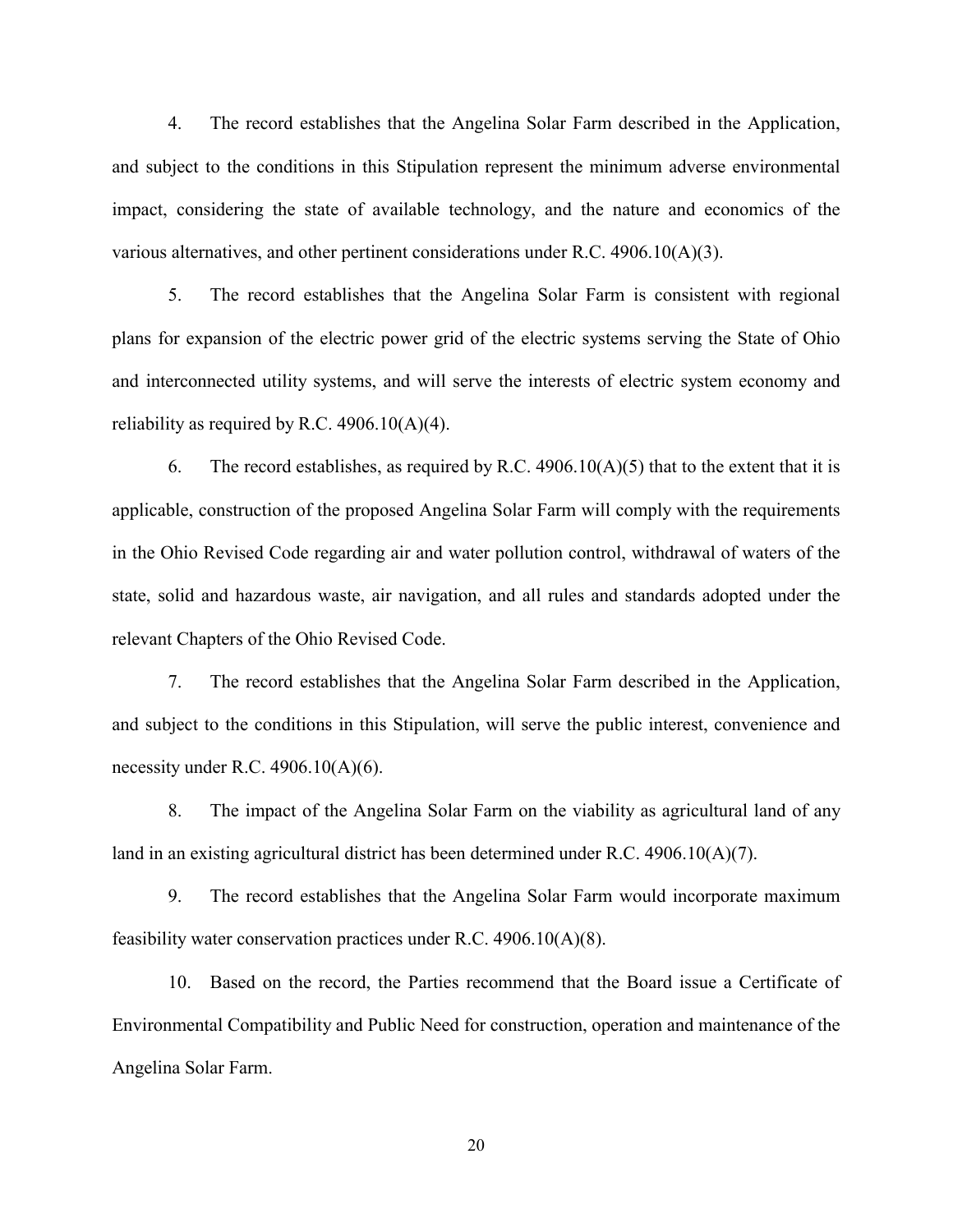The undersigned hereby stipulate, agree and represent that they are authorized to enter into this **Amended and Restated** Joint Stipulation and Recommendation on this  $\frac{1429}{10}$ th day of JuneJuly, 2019.2020. Furthermore, the Parties expressly agree that this Amended and Restated Joint Stipulation and Recommendation may be amended and/or supplemented in a writing executed by the Parties.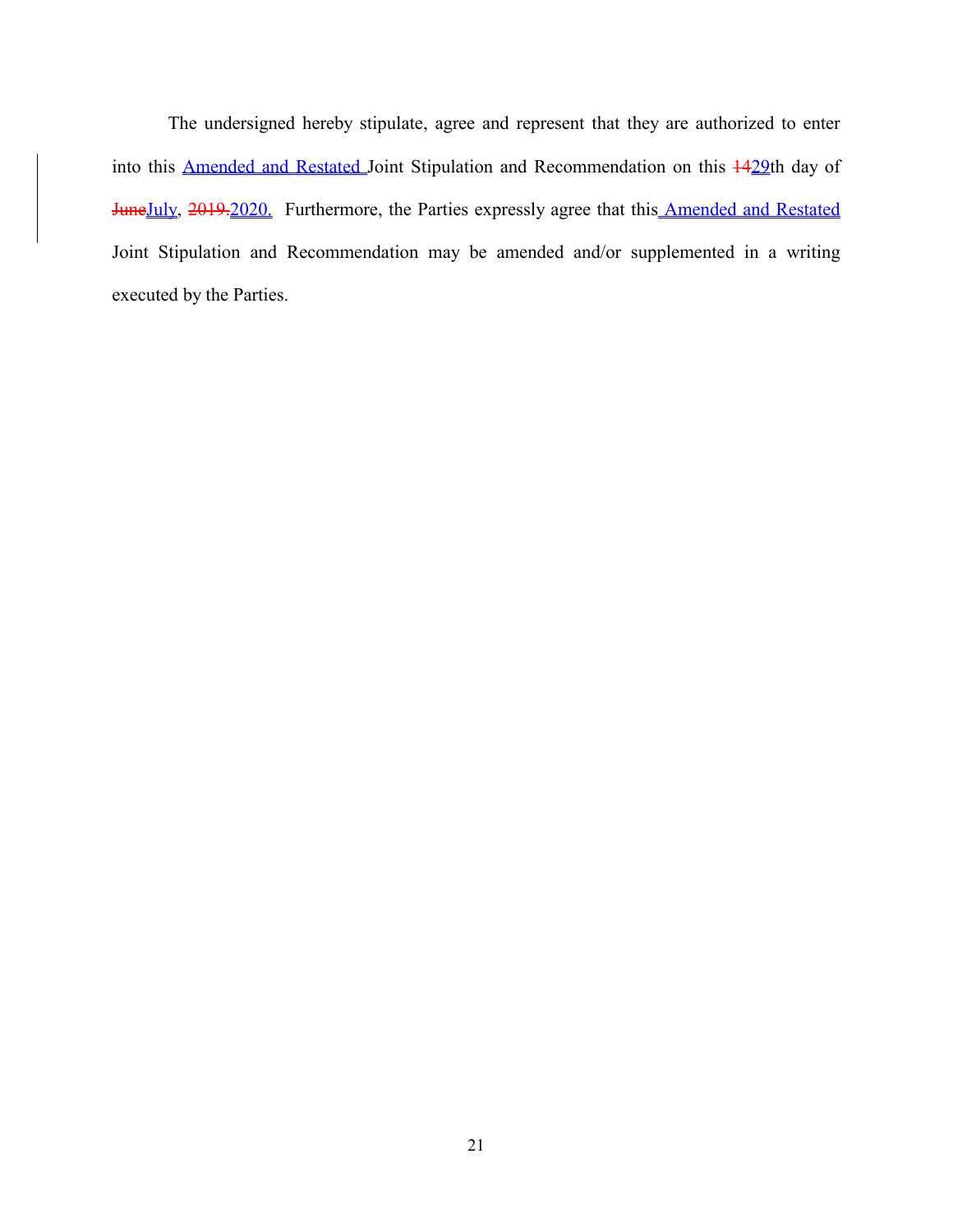Respectfully submitted,

 $/s$  Jodi Bair— per authorization  $MJS(ms)$ Jodi Bair (0062921) Assistant Attorney General Public Utilities Section 30 E. Broad Street, 16th Floor Columbus, OH 43215-3793 (614) 644-8599 jodi.bair@ohioattorneygeneral.gov jodi.bair@ohioattorneygeneral.gov

Attorneys for Ohio Power Siting Board Staff

 $/s/$  Amy  $M$ . Milam – per authorization MJS(ms) Chad A. Endsley (0080648) Chief Legal Counsel Leah F. Curtis (0086257) Amy M. Milam (0082375) Ohio Farm Bureau Federation 280 North High Street P.O. Box 182383 Columbus, OH 43218-2383 (614) 246-8258 eendsley@ofbf.org lcurtis@ofbf.org cendsley@ofbf.org lcurtis@ofbf.org amilam@ofbf.org

Attorneys for Ohio Farm Bureau Federation

/s/ Kathryn West per authorization (ms) Kathryn M. West (0073813) **Assistant Prosecuting Attorney** 

/s/ Michael J. Settineri Michael J. Settineri (0073369), Counsel of Record MacDonald W. Taylor (0086959)

Vorys, Sater, Seymour and Pease LLP 52 East Gay Street Columbus, OH 43215 (614) 464-5462 mjsettineri@vorys.com mwtaylor@vorys.com mjsettineri@vorys.com

Attorneys for Angelina Solar I, LLC

 $/s$  Dylan F. Borchers – per authorization  $MJS(ms)$ Dylan F. Borchers (90690) BRICKER & ECKLER LLP 100 South Third Street Columbus, OH 43215-4291 Telephone: (614) 227-2300 Facsimile: (614) 227-2390 E-Mail dborchers@bricker.comdborchers@bricker.com

Attorneys for Preble County Commissioners

/s/ Kathryn M.Katheryn West – per authorization MJS(ms)

Kathryn M. West (0073813) Assistant Prosecuting Attorney Preble County Prosecutor's Office 101 E. Main Street Eaton, OH 45320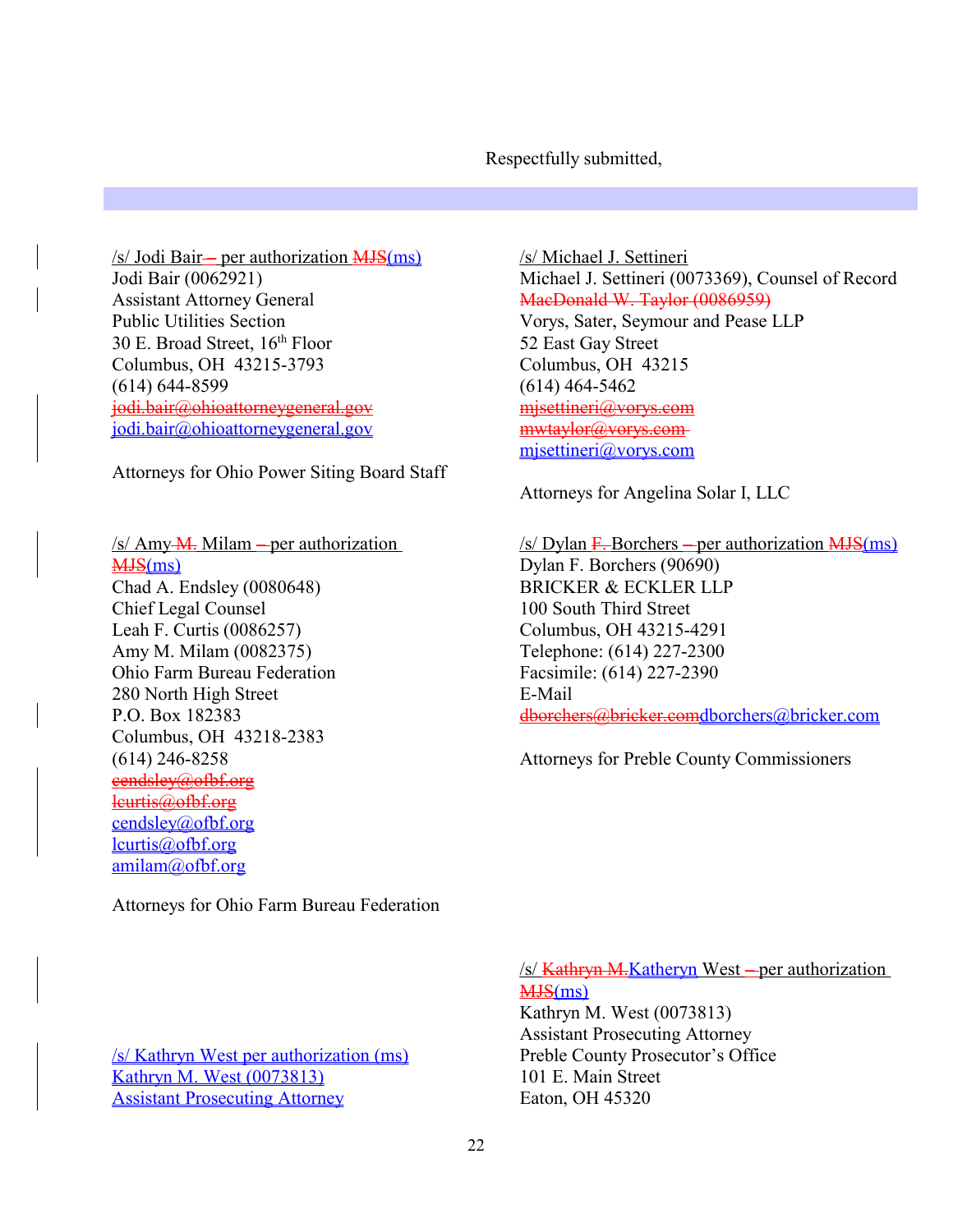Preble County Prosecutor's Office 101 E. Main Street Eaton, OH 45320 (937) 456-8156

Attorney for the Preble County Engineer, the Preble Soil & Water Conservation District, and the Preble County Planning Commission (937) 456-8156

Attorney for the Preble County Engineer, the Preble Soil & Water Conservation District, the Board of Trustees of <del>IsraelDixon</del> Township<del>, the Board of</del> Trustees of Dixon Township, and the Preble County Planning Commission